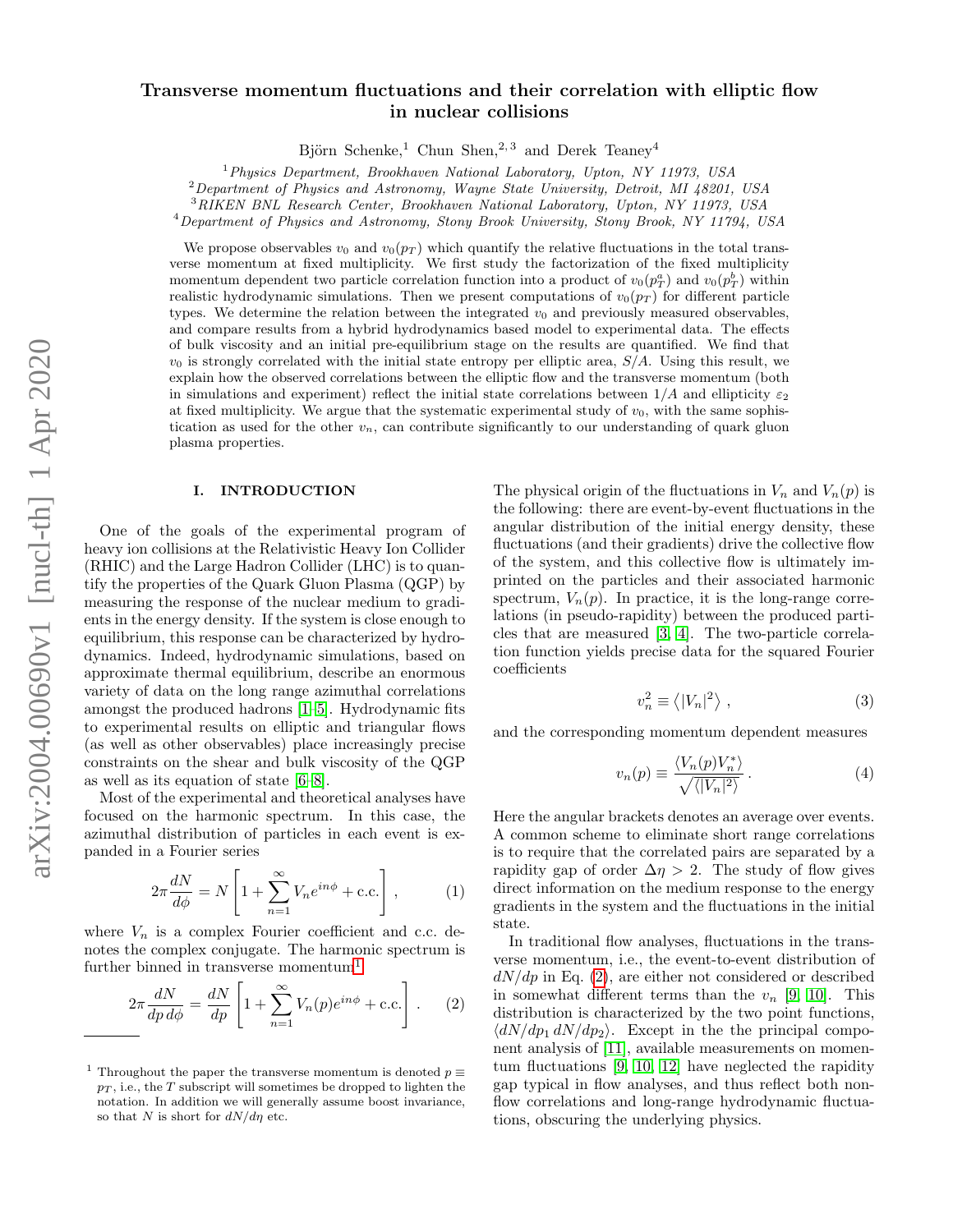In a hydrodynamic picture, the physical origin of the long range momentum correlations is identical to the  $v_n$ case [\[13,](#page-12-4) [14\]](#page-12-5): there are event-to-event fluctuations in the radius (at fixed multiplicity), these size fluctuations lead to fluctuations in the radial flow, and this flow is in turn imprinted on the momentum spectra of the produced particles. Although momentum fluctuations are perhaps more sensitive to the equation of state and the bulk viscosity of the QCD plasma than harmonic flow [\[15,](#page-12-6) [16\]](#page-12-7), momentum fluctuations are not as well studied.

Building on several papers which will be discussed more completely in what follows  $[17-19]$  $[17-19]$ , we will define an observable  $v_0(p)$  (analogous to  $v_n(p)$ ) that quantifies the momentum fluctuations and is straightforward to measure and interpret. The only minor complication in defining  $v_0(p)$  is that the multiplicity should be held fixed. The partial covariance method is the right tool for this job [\[18\]](#page-12-10), and provides a simpler alternative to the "centrality bin width correction" [\[20\]](#page-12-11) and to principal component analysis [\[17,](#page-12-8) [19,](#page-12-9) [21,](#page-12-12) [22\]](#page-12-13). The principal component decomposition can be sensitive to non-flow and lacks a compelling measure [\[23\]](#page-12-14). We hope that measurements of  $v_0(p)$  for different particles and perhaps jets will become standard. Such measurements can provide complementary information to the harmonic spectrum, shedding light on thermalization in small systems, and the poorly understood "no-man's" land, a region of  $p_T$ from 2 . . . 6 GeV. Inspired by earlier work, we have found that the fluctuation in the entropy per area is an excellent predictor for the  $v_0(p)$ , and thus measurements of  $v_0(p)$  can be used to constrain this important property of the initial state. The integrated quantity  $v_0$  is closely related to early measurements of momentum fluctuations quantified with the nondescript variable,  $C_m$  [\[9,](#page-12-0) [10,](#page-12-1) [12\]](#page-12-3). In Sect. [II B 1](#page-3-0) we will determine the relation between  $C_m$  and the momentum integrated  $v_0$ . We will also discuss the relation between  $v_0(p)$  and principal components in Sect. [II B 2,](#page-4-0) borrowing heavily from the discussion in Ref. [\[19\]](#page-12-9).

In Sect. [II C 1,](#page-4-1) we present hydrodynamic simulations with the Music [\[24](#page-12-15)[–27\]](#page-12-16)+UrQMD [\[28,](#page-12-17) [29\]](#page-12-18) hybrid model with IP-Glasma initial conditions [\[30,](#page-12-19) [31\]](#page-12-20). We show results for the fixed multiplicity two particle correlation function that measures correlations of the transverse momentum spectrum at different  $p_T$ , and can be used to define  $v_0(p_T)$  under the assumption of factorization. We show the quality of the factorization in the same section, and compare our results to a simple model from Ref. [\[19\]](#page-12-9) for the fluctuations of the transverse momentum spectrum. We then present results for  $v_0(p_T)$  for different particle species and various centralities, and provide quality measurements for different estimators of transverse momentum fluctuations.

In Sect. IID we present comparisons of the hybrid model calculations with existing data on transverse momentum fluctuations, and discuss the effects of bulk viscosity and a pre-equilibrium stage described by the KoM-PoST model [\[32,](#page-12-21) [33\]](#page-12-22).

Recently, the ATLAS Collaboration, motivated by earlier theoretical work [\[14,](#page-12-5) [21\]](#page-12-12), has studied the correlations between  $v_2$  and  $v_3$  and the transverse momentum fluctuations [\[12\]](#page-12-3). We will compare the hybrid model simulations described above to this recent data in Sect. [III.](#page-8-0) In addition, we will present estimators for this observable, constructed from initial state properties. We find that the entropy per (elliptic) area provides a good initial state predictor for the mean transverse momentum fluctuations  $\delta \bar{p}_T$ , which together with the eccentricity as estimator for the elliptic flow, estimates the  $v_2^2 \cdot \bar{p}_T$ correlations and their centrality dependence reasonably well. We further show the predictor obtained from a Monte-Carlo Glauber model calculation with high statistics, which also reproduces the characteristic features of the experimental data, reaffirming their geometric origin.

We conclude in Sect. [IV](#page-10-0) and emphasize again the power of detailed  $v_0(p_T)$  measurements to shed light on quark gluon plasma properties, including thermalization in small systems and the onset of jet quenching.

While finalizing this manuscript a paper by Bozek and Mehrabpour appeared, which partially overlaps with the current work both in methodology and conclusions [\[34\]](#page-12-23). We will note the similarities and differences with this paper below.

# <span id="page-1-1"></span>II. MOMENTUM FLUCTUATIONS AND  $v_0$

For any observable O, the event-by-event deviation and variance are defined as

$$
\delta O \equiv O - \langle O \rangle , \qquad \sigma_O^2 = \langle (\delta O)^2 \rangle . \tag{5}
$$

Similarly, the event-by-event deviation and variance at fixed multiplicity are defined as [\[18\]](#page-12-10)

$$
\hat{\delta}O \equiv \delta O - \frac{\langle \delta O \delta N \rangle}{\sigma_N^2} \delta N \,, \tag{6}
$$

$$
\hat{\sigma}_O^2 \equiv \langle (\hat{\delta}O)^2 \rangle = \langle (\delta O)^2 \rangle - \frac{\langle \delta O \delta N \rangle^2}{\sigma_N^2} \,. \tag{7}
$$

It follows that the covariance between two observables at fixed multiplicity is

<span id="page-1-0"></span>
$$
\left\langle \hat{\delta}O_1 \hat{\delta}O_2 \right\rangle = \left\langle \delta O_1 \delta O_2 \right\rangle - \frac{\left\langle \delta O_1 \delta N \right\rangle \left\langle \delta O_2 \delta N \right\rangle}{\sigma_N^2} . \tag{8}
$$

The subtraction terms are designed to remove the linear correlation between the observable and the multiplicity. Below we will use this so-called "partial correlation method" to analyze the fluctuations of transverse momentum and elliptic flow at fixed multiplicity. This approach was recently used in Ref. [\[34\]](#page-12-23) for the same purpose.

It is important to emphasize that the primary goal of measuring the variance at fixed multiplicity is to remove trivial centrality fluctuations. While we have used the multiplicity as a centrality measure, other quantities,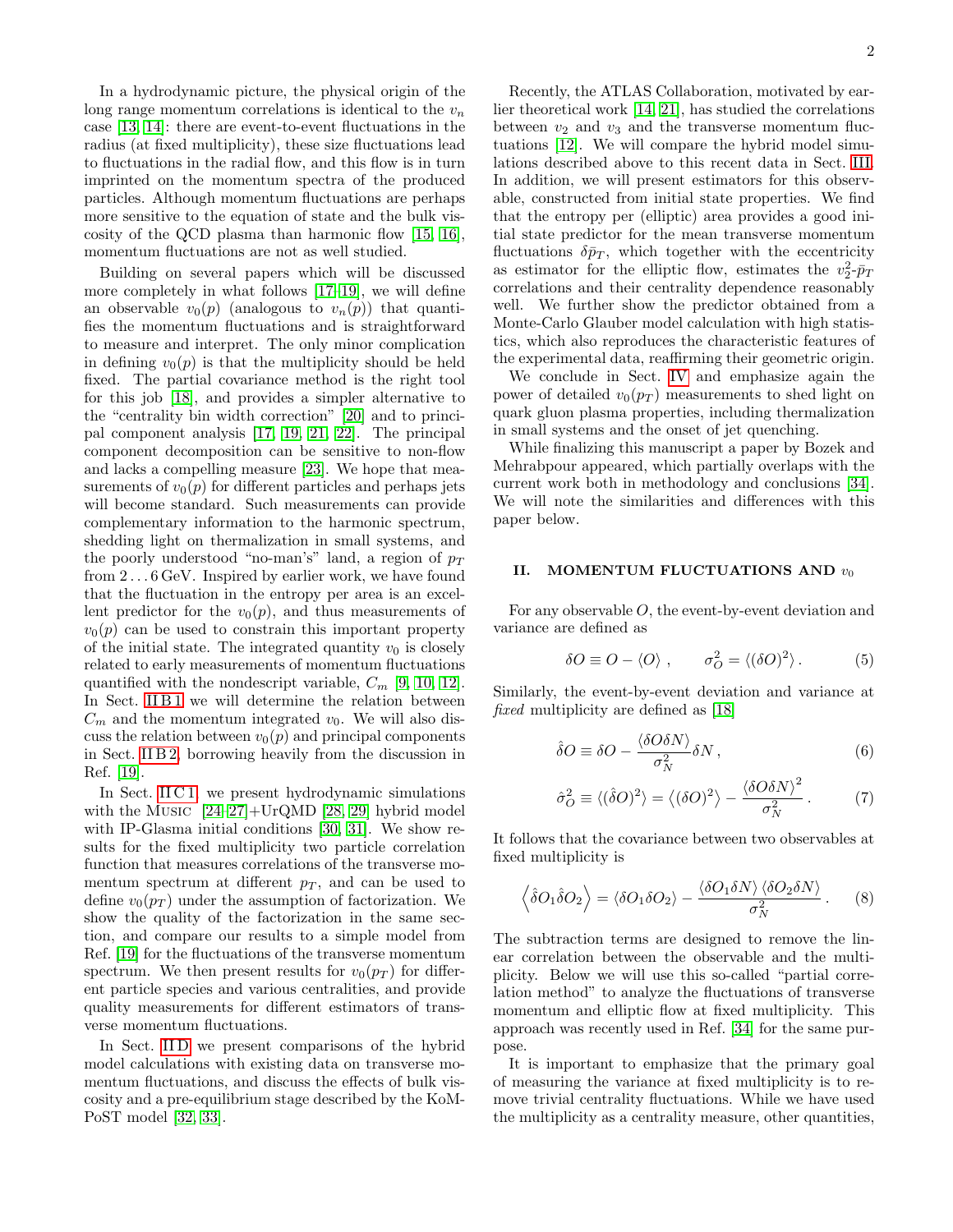such as the forward transverse energy, can be used. In the ATLAS detector for instance, a natural choice would be the calorimetric measure FCal  $\mathcal{E} \equiv \sum E_T$ , leading to the definition  $\hat{\delta}O = \delta O - \langle \delta O \delta \mathcal{E} \rangle \delta \mathcal{E} / \sigma_{\mathcal{E}}^2$ . This definition would leave the central tracker free to make the correlation measurement in Eq. [\(8\)](#page-1-0). In a different context, two separate correlation measurements, one at fixed forward  $\mathcal E$  and one at fixed multiplicity, have already been performed, and the two measurements give nearly identical results, see the right two panels of Fig. 1 from Ref. [\[35\]](#page-12-24).

The event-by-event spectra and multiplicity  $N$  are notated

$$
\mathcal{N}(p) \equiv \frac{dN}{dp} \,, \qquad N = \int_0^\infty dp \, \mathcal{N}(p) \,,
$$

We are interested in the fluctuations in the spectra at fixed multiplicity:

<span id="page-2-3"></span>
$$
\hat{\delta}\mathcal{N}(p^a) = \delta\mathcal{N}(p^a) - \frac{\langle \delta\mathcal{N}(p^a)\delta N \rangle}{\sigma_N^2} \delta N. \tag{9}
$$

The fluctuations in integrated  $p_T$  at fixed multiplicity can be used to characterize the spectral fluctuations, and thus we define

<span id="page-2-0"></span>
$$
P_T \equiv \int_0^\infty dp \, p \mathcal{N}(p) \,, \tag{10a}
$$

$$
\hat{\delta}P_T = \int_0^\infty dp \, p \, \hat{\delta} \mathcal{N}(p) \,. \tag{10b}
$$

 $\hat{\delta}P_T$  is analogous to the  $\vec{Q}_2$ -vector used to define the elliptic flow [\[36](#page-12-25)[–38\]](#page-12-26). Specifically it is a sum over particles and therefore characterizes the collective response. We define the integrated  $v_0$  via the variance in the integrated  $P_T$  at fixed multiplicity

<span id="page-2-1"></span>
$$
v_0^2 = \frac{\hat{\sigma}_{P_T}^2}{\langle P_T \rangle^2} \,. \tag{11}
$$

The momentum dependent  $v_0(p)$  can be defined as:

<span id="page-2-2"></span>
$$
v_0(p) = \frac{1}{\langle N(p) \rangle} \frac{\langle \hat{\delta} N(p) \hat{\delta} P_T \rangle}{\hat{\sigma}_{P_T}}.
$$
 (12)

It is evident from Eqs.  $(10)$ ,  $(11)$ , and  $(12)$  that the integrated  $v_0$  is determined by  $v_0(p)$  according to

$$
v_0 \equiv \frac{\int_0^\infty dp \, p \, \langle \mathcal{N}(p) \rangle \, v_0(p)}{\int_0^\infty dp \, p \, \langle \mathcal{N}(p) \rangle} \,. \tag{13}
$$

We also note that using Eq. [\(9\)](#page-2-3) it follows that

<span id="page-2-4"></span>
$$
\int_0^\infty dp \langle \mathcal{N}(p) \rangle v_0(p) = 0.
$$
 (14)

More generally, if the forward calorimeter is used to define centrality, then the zero on the r.h.s. of Eq. [\(14\)](#page-2-4) is replaced with the variance of the multiplicity at fixed forward energy,  $\sigma_N^2 - \langle \delta N \delta \mathcal{E} \rangle^2 / \sigma_{\mathcal{E}}^2$ , which is an interesting quantity in its own right.

It is also interesting to measure  $v_0(p)$  for a variety of particles, such as D mesons and  $J/\psi$ , and perhaps jets. We define for species s

<span id="page-2-7"></span>
$$
v_{0,s}(p) = \frac{1}{\langle N_s(p) \rangle} \frac{\langle \hat{\delta} N_s(p) \hat{\delta} P_T \rangle}{\hat{\sigma}_{P_T}}, \quad (15)
$$

where the quantities without index s are obtained using all charged hadrons.

In practice, when assuming factorization,  $v_0(p)$  can be obtained from two particle correlations. Generally, the two particle correlation function is given by

$$
\mathcal{N}_{\Delta}(p^a, p^b) \equiv \langle \delta \mathcal{N}(p^a) \delta \mathcal{N}(p^b) \rangle \n= \langle \mathcal{N}(p^a) \mathcal{N}(p^b) \rangle - \langle \mathcal{N}(p^a) \rangle \langle \mathcal{N}(p^b) \rangle , \quad (16)
$$

and the correlation function of deviations from the event averaged  $\langle \mathcal{N}(p) \rangle$  at fixed multiplicity is

$$
\langle \hat{\delta} \mathcal{N}(p^a) \hat{\delta} \mathcal{N}(p^b) \rangle \equiv
$$

$$
\langle \delta \mathcal{N}(p^a) \delta \mathcal{N}(p^b) \rangle - \frac{\langle \delta \mathcal{N}(p^a) \delta \mathcal{N} \rangle \langle \delta \mathcal{N}(p^b) \delta \mathcal{N} \rangle}{\sigma_N^2}.
$$
 (17)

Now we divide by the mean spectra and define  $v_0(p)$  from the two particle correlation function

<span id="page-2-5"></span>
$$
C(p^a, p^b) = \frac{\langle \hat{\delta} \mathcal{N}(p^a) \hat{\delta} \mathcal{N}(p^b) \rangle}{\langle \mathcal{N}(p^a) \rangle \langle \mathcal{N}(p^b) \rangle} \approx v_0(p^a) v_0(p^b).
$$
 (18)

Here we have assumed that the spectrum of fluctuations factorizes into a product of a function of  $p^a$  and a function of  $p^b$ . This will need to be checked experimentally. Provided this factorization holds, one can integrate over  $p<sup>b</sup>$ on both sides of Eq. [\(18\)](#page-2-5),  $\int dp^b p^b \langle \mathcal{N}(p^b) \rangle$ ..., and verify the consistence with Eq. [\(12\)](#page-2-2).

In practice, to reduce non-flow the two particle correlations probed by  $v_0(p_T)$  should be computed using a rapidity gap of approximately two units. When a gap is used these formulas should be modified appropriately. We also note that all efficiencies cancel as in the  $v_2(p_T)$ case, making for a straightforward measurement.

# <span id="page-2-6"></span>A. Relation of  $v_0(p)$  to slope fluctuations in a simple model

Now we determine how  $v_0(p)$  is related to event-byevent slope modifications of the spectra. To this end, we recall the analysis and model of Ref. [\[19\]](#page-12-9), which studied principal components of  $\mathcal{N}(p)$ . In this model the spectrum is written as

$$
\mathcal{N}(p_T) = (2\pi p_T) N \frac{e^{-2p_T/\bar{p}_T}}{\pi \bar{p}_T^2},\qquad(19)
$$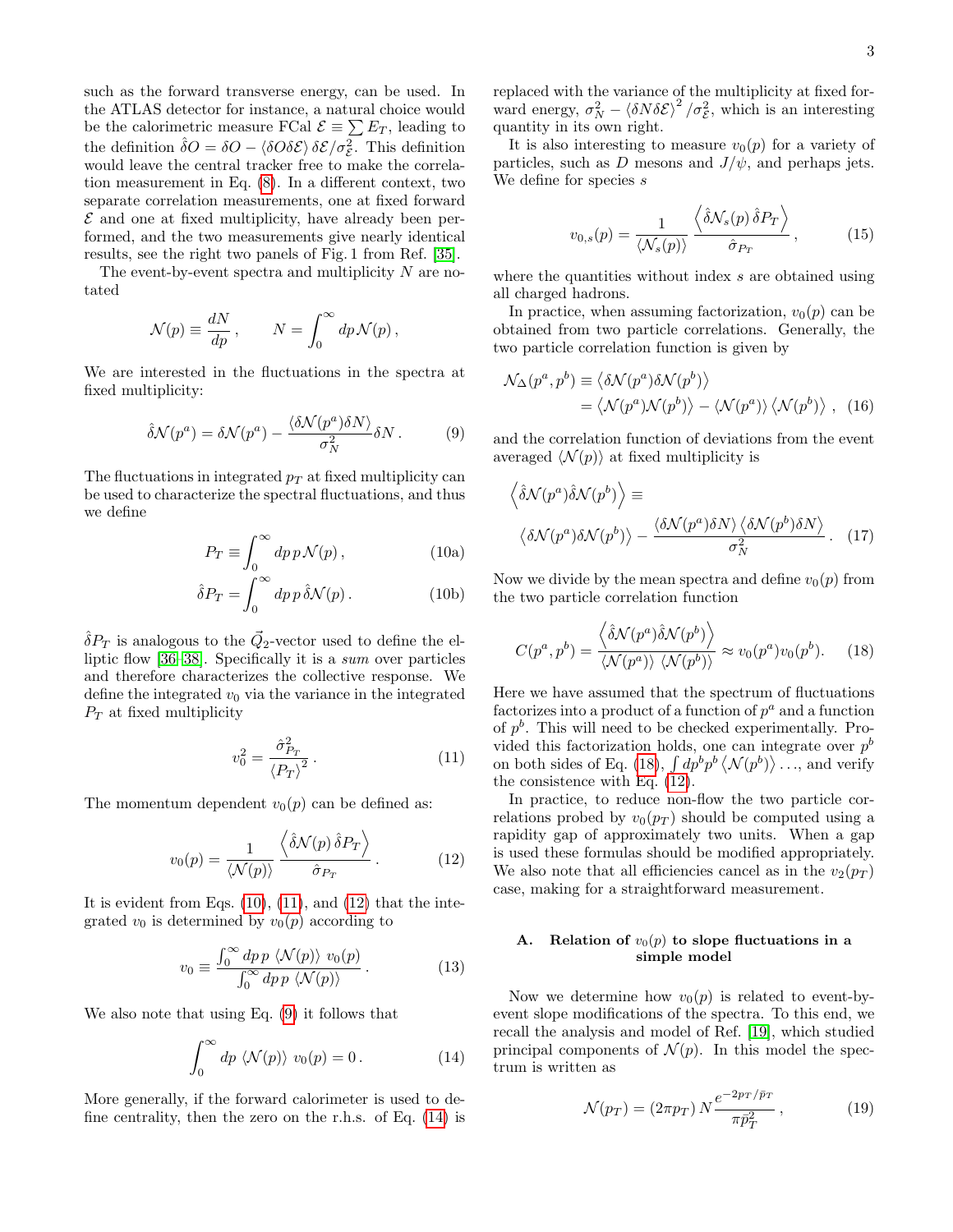where the parameters N and  $\bar{p}_T$  fluctuate from event to event. Here N is the event-by-event multiplicity and  $\bar{p}_T$ is the event-by-event mean  $p_T$ , while the leading factor  $(2\pi p_T)$  is the appropriate measure. Thus, if the parameters N and  $\bar{p}_T$  fluctuate, the spectrum fluctuates as

$$
\frac{\delta \mathcal{N}(p_T)}{\langle \mathcal{N}(p_T) \rangle} = \frac{\delta N}{\langle N \rangle} - \frac{2\delta \bar{p}_T}{\langle \bar{p}_T \rangle} + 2 \frac{p_T \delta \bar{p}_T}{\langle \bar{p}_T \rangle^2} \,. \tag{20}
$$

Then, unraveling the nested definitions, one finds after a certain amount of algebra

<span id="page-3-6"></span>
$$
\frac{\left\langle \hat{\delta} \mathcal{N}(p_T^a) \hat{\delta} \mathcal{N}(p_T^b) \right\rangle}{\left\langle \mathcal{N}(p_T^a) \right\rangle \left\langle \mathcal{N}(p_T^b) \right\rangle} = \frac{\hat{\sigma}_{\bar{p}_T}^2}{\left\langle \bar{p}_T \right\rangle^2} \left( \frac{2p_T^a}{\left\langle \bar{p}_T \right\rangle} - 2 \right) \left( \frac{2p_T^b}{\left\langle \bar{p}_T \right\rangle} - 2 \right),\tag{21}
$$

where we recall that  $\hat{\sigma}_{\bar{p}_T}^2 = \sigma_{\bar{p}_T}^2 - \langle \delta \bar{p}_T \delta N \rangle^2 / \sigma_N^2$ . It follows for this model that

<span id="page-3-8"></span>
$$
v_0(p_T) = \frac{\hat{\sigma}_{\bar{p}_T}}{\langle \bar{p}_T \rangle} \left( \frac{2p_T}{\langle \bar{p}_T \rangle} - 2 \right).
$$
 (22)

As could be anticipated,  $v_0(p_T)$  describes the fluctuations in the event-by-event mean  $\bar{p}_T$  at fixed multiplicity and increases linearly with  $p_T$ . We will determine in Sect. II C1 how well this simple model describes the correlator  $C(p^a, p^b)$  computed within the IP-Glasma+Music+UrQMD hybrid model.

### <span id="page-3-10"></span>B. Relation of  $v_0$  to previous measurements

In this section we compare the integrated  $v_0$  to other measures of  $p_T$  fluctuations which exist in the literature.

<span id="page-3-0"></span>1. C<sup>m</sup>

The ALICE collaboration defines a variance  $C_m$  [\[10\]](#page-12-1), which is slightly different from the definition used by AT-LAS [\[12\]](#page-12-3). In the notation used above one defines

$$
\Delta P_T = \delta P_T - \frac{\langle P_T \rangle}{\langle N \rangle} \delta N \,, \tag{23}
$$

and<sup>[2](#page-3-1)</sup>

$$
C_m = \frac{\langle \Delta P_T \Delta P_T \rangle}{\langle N^2 \rangle} \,. \tag{24}
$$

Traditionally, because  $p_T$  fluctuations were considered distinct from flow measurements, no rapidity gap was used.

These measurements suffer from non-flow and unfortunately can not be fairly compared to most hydrodynamic simulations. We will ignore the issue of non-flow in this work, and directly compare to the data, while we eagerly await a modern measurement of radial flow fluctuations.

The ALICE Collaboration defines a mean  $p_T$  measure  $M(p_T):$ 

<span id="page-3-4"></span>
$$
M(p_T) \equiv \frac{\langle P_T \rangle}{\langle N \rangle} = \frac{\langle \bar{p}_T N \rangle}{\langle N \rangle} = \langle \bar{p}_T \rangle + \frac{\langle \bar{p}_T \delta N \rangle}{\langle N \rangle}, \quad (25a)
$$

<span id="page-3-2"></span>
$$
\simeq \langle \bar{p}_T \rangle \left( 1 + \mathcal{O} \left( \frac{1}{\bar{p}_T} \frac{d \bar{p}_T}{dN} \frac{\sigma_N^2}{\langle N \rangle} \right) \right) . \tag{25b}
$$

If the multiplicity bins are very narrow (as was the case for the ALICE measurements [\[10\]](#page-12-1)), then the fluctuations in  $N$  are small and the second term in Eq. [\(25a\)](#page-3-2) can be neglected. In this case  $M(p_T)$  is approximately  $\langle \bar{p}_T \rangle$ . The partial correlation adopted in this work removes any sensitivity to the bin width, and larger bins (with higher statistics) can be used.

With the same approximations,  $C_m$  is the variance in  $\bar{p}_T$ . Writing  $P_T = \bar{p}_T N$ , and substituting  $\bar{p}_T = \langle \bar{p}_T \rangle +$  $\delta \bar{p}_T$  and  $N = \langle N \rangle + \delta N$ , yields

$$
\frac{\Delta P_T}{\langle \bar{p}_T \rangle \langle N \rangle} = \frac{\delta \bar{p}_T}{\langle \bar{p}_T \rangle} - \frac{\langle \delta \bar{p}_T \delta N \rangle}{\langle \bar{p}_T \rangle \langle N \rangle^2} \delta N , \qquad (26a)
$$

<span id="page-3-5"></span><span id="page-3-3"></span>
$$
\simeq \frac{\delta \bar{p}_T}{\langle \bar{p}_T \rangle} \,. \tag{26b}
$$

The last term in Eq. [\(26a\)](#page-3-3) is small (see Eq. [\(25\)](#page-3-4) and surrounding text), leading to the expected result

<span id="page-3-9"></span>
$$
\frac{C_m}{M(p_T)^2} \simeq \frac{\sigma_{\bar{p}_T}^2}{\langle \bar{p}_T \rangle^2} \,. \tag{27}
$$

Finally, the ATLAS Collaboration defines a slightly different quantity from  $C_m$ , called  $c_k$  which is closely related to  $C_m$  but studies the variance in  $\delta(P_T/N)$ . We will not go through the details here, but within the same approximations,  $C_m \simeq c_k$ .

The ALICE measure,  $C_m/M(p_T)^2$ , is closely related to the  $v_0$  measure.  $v_0$  involves  $\hat{\delta}P_T$  (as opposed to  $\delta P_T$ ), which subtracts the linear correlation with multiplicity,  $\langle \delta P_T \delta N \rangle / \sigma_N^2$ . With similar approximations to Eq. [\(25\)](#page-3-4), one finds that this correlation is

$$
\frac{\langle \delta P_T \delta N \rangle}{\sigma_N^2} \simeq \frac{\langle \delta \bar{p}_T \delta N \rangle}{\sigma_N^2} \langle N \rangle + \langle \bar{p}_T \rangle , \qquad (28)
$$

and thus

$$
\frac{\hat{\delta}P_T}{\langle \bar{p}_T \rangle \langle N \rangle} \simeq \frac{\hat{\delta}\bar{p}_T}{\langle \bar{p}_T \rangle} \,. \tag{29}
$$

This differs from Eq. [\(26b\)](#page-3-5) by the "hats". Thus

$$
v_0^2 \simeq \frac{\hat{\sigma}_{\bar{p}_T}^2}{\langle \bar{p}_T \rangle^2},\tag{30}
$$

and

<span id="page-3-7"></span>
$$
\frac{C_m}{M(p_T)^2} = v_0^2 + \frac{\langle \delta \bar{p}_T \delta N \rangle^2}{\langle \bar{p}_T \rangle^2 \sigma_N^2} \,. \tag{31}
$$

<span id="page-3-1"></span><sup>2</sup> In practice, self correlations are excluded in these averages.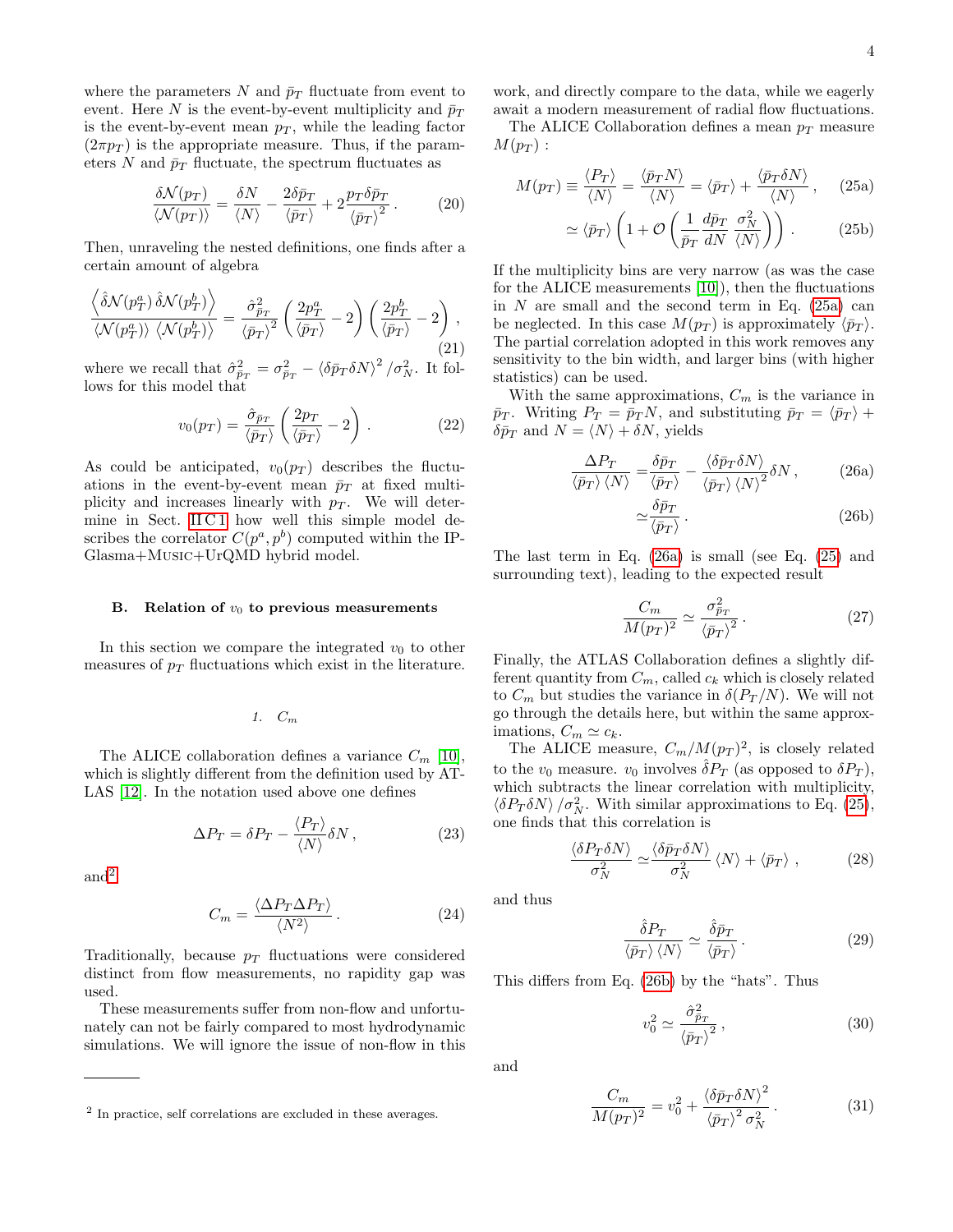

<span id="page-4-2"></span>FIG. 1. The correlation function  $C(p_T^a, p_T^b)$  from Eq. [\(18\)](#page-2-5) from the IP-Glasma+Music+UrQMD calculation for Pb+Pb FIG. 1. The correlation function  $C(p_T, p_T)$  from Eq. (18) from the IP-Glasma+MUSIC+UR(MD calculation for Fb+Fb<br>collisions at  $\sqrt{s} = 5020 \text{ GeV}$  (solid lines) compared to (a) the factorized form  $v_0(p_T^a)v_0(p_T^b)$  and (b) th model of Ref. [\[19\]](#page-12-9) given in Eq. [\(21\)](#page-3-6) (dashed lines). Shown are 8 different  $p_T^b$  values in steps of 0.4 GeV.

The last term in Eq. [\(31\)](#page-3-7) is small if the multiplicity bins are very narrow as was the case with the ALICE measurements.

Measuring both  $C_m$  and  $v_0^2$  allows access to the physical covariances,  $\langle \bar{p}_T^2 \rangle$  and  $\langle \delta \bar{p}_T \delta N \rangle / \sigma_N^2$ . In a principal component analysis of momentum fluctuations (described briefly in the next section), the combination of the leading and subleading principal components also gives access to these variances [\[19\]](#page-12-9).

### <span id="page-4-0"></span>2. Principal components

Momentum fluctuations have been studied experimentally and theoretically using principal components [\[11,](#page-12-2) [17\]](#page-12-8). Briefly, the principal component method breaks up the correlation matrix  $\langle \mathcal{N}(p^a) \mathcal{N}(p^b) \rangle$  into eigen-vectors. The leading eigen-vector predominantly reflects multiplicity (or centrality) fluctuations  $\langle \delta N^2 \rangle$ , while the subleading eigen-vector predominantly reflects momentum fluctuations  $\langle (\delta \bar{p}_T)^2 \rangle$  [\[21\]](#page-12-12). Further analysis explained that this description is only approximately true, and in general the leading and subleading eigen-vectors are mixtures of these two contributions [\[19\]](#page-12-9). In terms of the model discussed in Sect. [II A](#page-2-6) the leading and subleading modes are [\[19\]](#page-12-9)

$$
v_0^{(1)}(p_T) = \frac{\sigma_N}{N} + \left[ \frac{-\left(\frac{\sigma_{\bar{p}_T}}{\langle \bar{p}_T \rangle}\right)^2 + 2\frac{\langle \delta N \delta \bar{p}_T \rangle}{\langle N \rangle \langle \bar{p}_T \rangle}}{\frac{\sigma_N}{\langle N \rangle}} \right] \frac{p_T}{\langle \bar{p}_T \rangle}, (32a)
$$
  

$$
v_0^{(2)}(p_T) = -\frac{3}{2} \frac{\sigma_{\bar{p}_T}}{\langle \bar{p}_T \rangle} \left(1 - \frac{4}{3} \frac{p_T}{\langle \bar{p}_T \rangle}\right),
$$
 (32b)

which should be compared to Eq. [\(22\)](#page-3-8). The  $v_0^{(\alpha)}$  principal components have been measured by the CMS Collaboration [\[11\]](#page-12-2), and are moderately well described by (ideal) hydrodynamic simulations [\[19\]](#page-12-9). We believe that

the observable  $v_0(p_T)$  described here can help clarify the discrepancies with hydrodynamic simulations. Further, both theoretically and experimentally,  $v_0$  is a simpler measure than the corresponding principal components, which often can mix different physics, such as flow and non-flow, in counter-intuitive ways.

## C. Simulations of momentum fluctuations

## <span id="page-4-1"></span>1. IP-Glasma+MUSIC+UrQMD

In this section we present results for the observables discussed above using simulations of heavy ion collisions with the hybrid framework of IP-Glasma [\[30,](#page-12-19) [31\]](#page-12-20), Music [\[24](#page-12-15)[–26\]](#page-12-27), and UrQMD [\[28,](#page-12-17) [29\]](#page-12-18). IP-Glasma provides the initial energy momentum tensor computed from the gluon fields of the incoming nuclei that are described in the Color Glass Condensate framework [\[39–](#page-12-28)[41\]](#page-13-0). It includes fluctuations of nucleon positions and color charges, which manifest themselves in fluctuations of all components of the energy momentum tensor, leading e.g. to energy density and initial flow velocity fluctuations. Music describes the relativistic hydrodynamic evolution of the initial energy momentum tensor, including shear and bulk viscosity, with all parameters described in [\[42\]](#page-13-1). The low energy density regime  $(e < 0.18 \text{ GeV}/\text{fm}^3)$  is described microscopically as an interacting hadron resonance gas using UrQMD. Hadrons for this latter step of the simulation are obtained by first using the Cooper-Frye [\[43\]](#page-13-2) procedure to get the off-equilibrium momentum distributions [\[27,](#page-12-16) [44,](#page-13-3) [45\]](#page-13-4) of all particle species and then sampling those distributions [\[46\]](#page-13-5). For each hydrodynamic event we run many UrQMD events until the total number of particles per unit rapidity reaches at least 100,000, and use these to compute particle spectra and flow vectors. This procedure ensures sufficient statistics and eliminates non-flow correlations from UrQMD.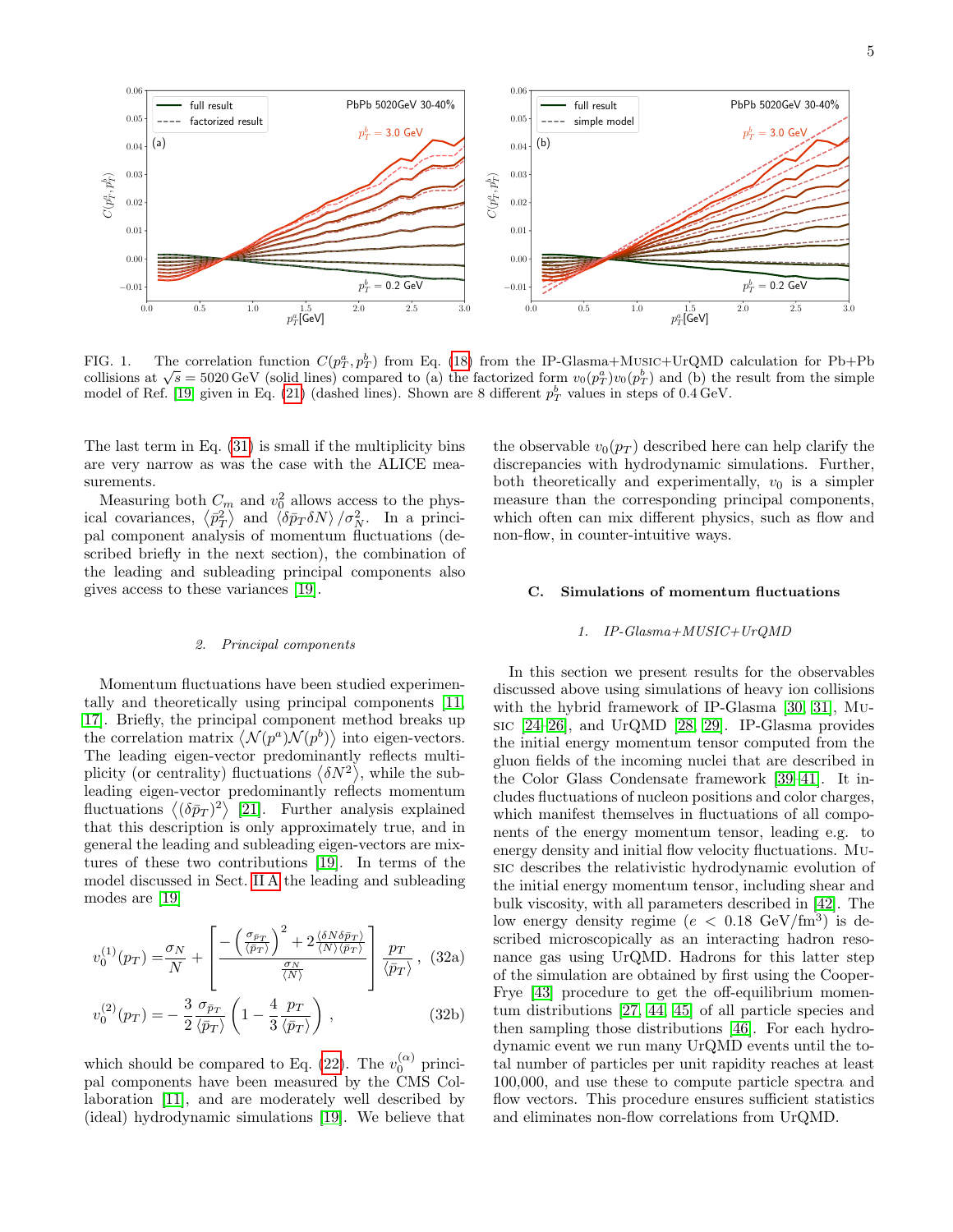0.0 0.5 1.0 1.5 2.0 2.5 3.0  $p_T$ [GeV]  $-0.10 + 0.0$  $-0.05$ 0.00 0.05 0.10 0.15 0.20 0.25 0.30  $\mathsf{v}_0(p_T)$ PbPb 5020GeV 30-40 a) h ±  $\pi^+$  $+ \pi$ −  $+ K$  $+\overline{p}$ 0.0 0.5 1.0 1.5 2.0 2.5  $p_T$ [GeV]  $-2 +$ <br>0.0 −1  $\theta$ 1 2 3 4  $5<sub>1</sub>$  $\sqrt{dN_\text{ch}/d\eta}\, v_0$  $0(p_T)$  $h^\pm$  PbPb 5020GeV  $\parallel$ b) 10-20% 30-40% 50-60%

<span id="page-5-0"></span>FIG. 2. The momentum dependent  $v_0(p_T)$  for charged hadrons (solid line) and identified particles (pions (dashed), kaons FIG. 2. The momentum dependent  $v_0(p_T)$  for charged hadrons (solid line) and identified particles (plons (dashed), kaons (dotted), protons (dash-dotted)) in 30-40% central  $\sqrt{s} = 5020 \,\text{GeV}$  Pb+Pb collisions (a). Charged  $\sqrt{dN_{\text{ch}}/d\eta}$  in the respective centrality bin for three different centralities (b).

,

### 2. Results on transverse momentum fluctuations

We begin by showing the correlator  $C(p_T^a, p_T^b)$ , defined in Eq. [\(18\)](#page-2-5), from the hybrid IP-Glasma+Music+UrQMD calculation for Pb+Pb collisions at  $\sqrt{s} = 5020 \,\text{GeV}$  in Fig. [1.](#page-4-2) We show the  $p_T^a$  dependence of the correlator for charged hadrons for 8 different values of  $p_T^b$  using solid lines. To avoid self-correlations, we take the two parts of  $C(p_T^a, p_T^b)$  in different rapidity intervals.

In Fig. [1a](#page-4-2)) dashed lines represent the factorized result  $v_0(p_T^a)v_0(p_T^b)$ , using  $v_0(p_T)$  obtained from the correlator via

$$
v_0(p^a) = \frac{\int \mathrm{d}p^b \, p^b \langle \mathcal{N}(p^b) \rangle \, C(p^a, p^b)}{\sqrt{\int \mathrm{d}p^a \mathrm{d}p^b \, p^a p^b \langle \mathcal{N}(p^a) \rangle \langle \mathcal{N}(p^b) \rangle C(p^a, p^b)}}
$$

where integrations run from  $p_T^{a/b} = 0$  to a maximum of  $p_T^{a/b} = 4 \,\text{GeV}$ . The result demonstrates that indeed the result factorizes to a good approximation, with significant deviations appearing only for the largest momenta  $p_T^a \sim p_T^b \sim 3$  GeV. Similar results were found for other centrality classes.

In Fig. [1b](#page-4-2)) we again show the calculation's result for the correlator  $C(p_T^a, p_T^b)$  as solid lines, this time compared to the simple model Eq. [\(21\)](#page-3-6). Agreement between the simple model, which produces linear behavior with  $p_T^a$  and  $p_T^b$  is also rather good, except at the lowest momenta. Also, the model slightly overestimates the full result for most  $p_T^b$  when  $p_T^a \gtrsim 1$  GeV. We expect all<br>lines to gross at  $x^a = \sqrt{5}$ , which is an expect result in lines to cross at  $p_T^a = \langle \bar{p}_T \rangle$ , which is an exact result in the model Eq. [\(21\)](#page-3-6), and we find the full result to be very close to that.

We show  $v_0(p_T)$  from the hybrid IP-<br>lasma+MUSIC+UrQMD calculation for 30-40%  $Glasma+MUSIC+UrQMD$ central Pb+Pb collisions at  $\sqrt{s} = 5020 \,\text{GeV}$  in Fig. [2a](#page-5-0)). Besides the results for charged hadrons (solid lines) extracted from the correlator  $C(p_T^a, p_T^b)$  discussed above, we also present  $v_{0,s}(p_T)$  for identified particles (pions, kaons, protons), defined in Eq. [\(15\)](#page-2-7). A clear species dependence is visible, with the result for  $v_0(p_T)$  crossing zero at approximately the mean transverse momentum of the respective particle. The charged hadron  $v_0(p_T)$ is a weighted average of the individual charged particle  $v_{0,s}(p_T)$ .

To show the centrality dependence of the signal, and how it scales with  $dN_{ch}/d\eta$ , in Fig[.2b](#page-5-0)) we show the charged hadron  $v_0(p_T)$  for three different centralities, multiplied by the  $\sqrt{dN_{\text{ch}}/d\eta}$  in the respective centrality bin. We see that most of the centrality dependence of  $v_0(p_T)$  is a result of the fluctuations changing as  $(\sqrt{dN_{\rm ch}/d\eta})^{-1}$ , with small deviations from this scaling at  $p_T < 0.5 \,\text{GeV}$  caused by the difference in averaged radial flow in different centrality bins.

To determine how strongly the transverse momentum fluctuations correlate with the initial geometry, we introduce predictors for  $\delta P_T$ , motivated by earlier work [\[13,](#page-12-4) [47,](#page-13-6) [48\]](#page-13-7). First, we correlated the fluctuations in the total transverse momentum  $\hat{\delta}P_T$  with the average entropy density in a given event  $[s]$ , with the average computed as

$$
[f] = \frac{\int d\mathbf{x}_{\perp} e(\mathbf{x}_{\perp}) f(\mathbf{x}_{\perp})}{\int d\mathbf{x}_{\perp} e(\mathbf{x}_{\perp})}.
$$
 (33)

Here  $e(\mathbf{x}_\perp)$  is the initial energy density and  $f(\mathbf{x}_\perp)$  is the quantity to be averaged over the transverse plane. Note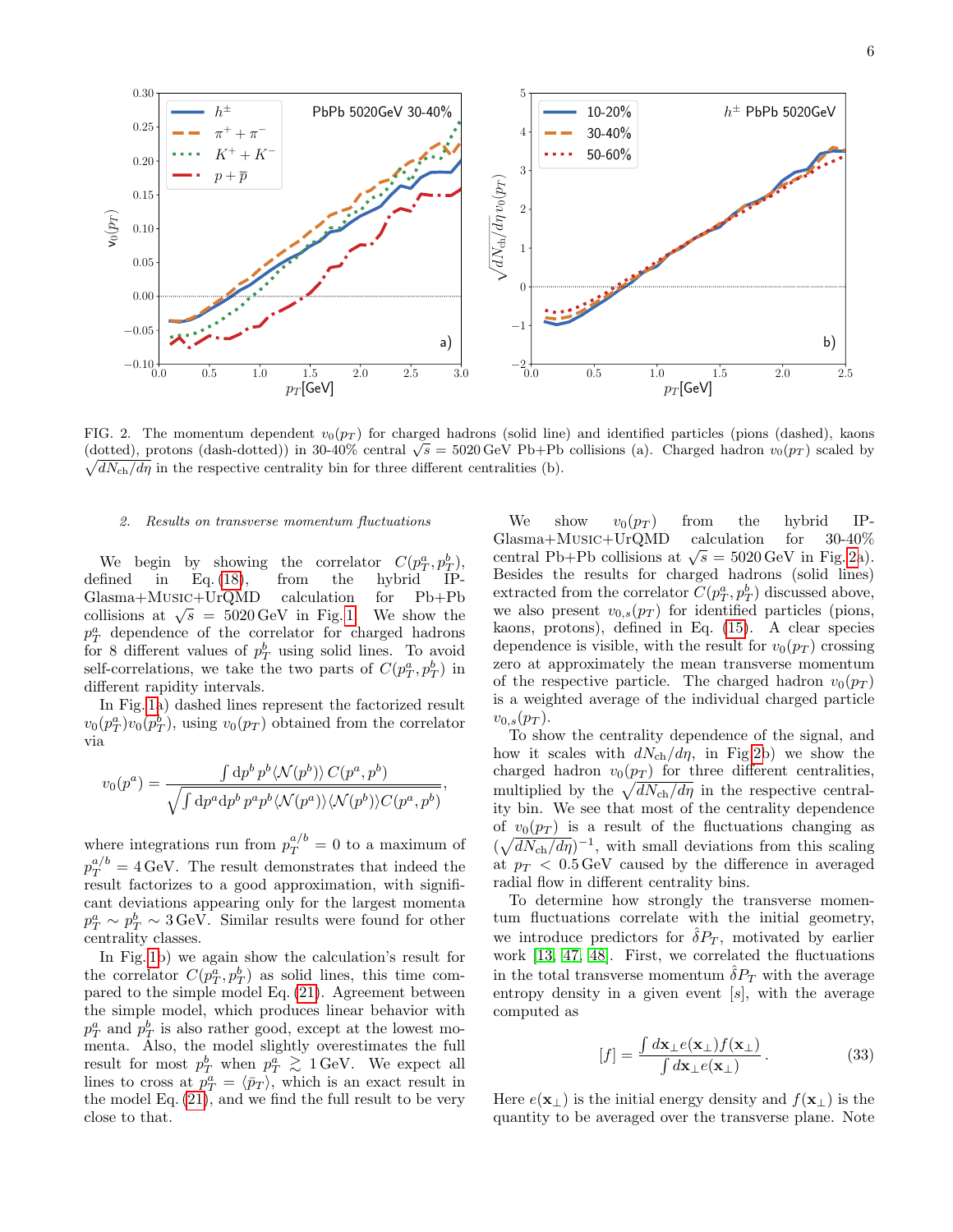that we recenter such that  $[\mathbf{x}_{\perp}] = (0, 0)$ .

Next, we correlated  $\hat{\delta}P_T$  with the fluctuations in total entropy per area, where the circular area is given by  $\pi[r^2]$ . Including the elliptic deformation in the definition of area can improve this predictor significantly [\[21,](#page-12-12) [48\]](#page-13-7). Thus we define the elliptic area as

$$
A \equiv \pi[r^2] \sqrt{1 - \varepsilon_2^2} = \pi \sqrt{4[x^2][y^2]}, \quad (34)
$$

where  $\varepsilon_2 \equiv (y^2 - [x^2] ) / ([x^2] + [y^2])$ , and x and y are measured along the short and long principal axes of the event-by-event ellipse.

To quantify the quality of the predictors, we define the Pearson correlation coefficient

$$
Q_{\xi} = \frac{\langle \hat{\delta} P_T \hat{\delta} \xi \rangle}{\sqrt{\langle \hat{\delta} P_T^2 \rangle \langle \hat{\delta} \xi^2 \rangle}},
$$
(35)

where the predictor  $\hat{\delta} \xi$  can be defined in various different ways as discussed above. We will use the average event entropy density  $\xi = [s]$ , the entropy per circular area  $\xi = S/(\pi[r^2])$ , and the entropy per elliptic area  $\xi = S/A$ . Finally, we use  $\xi = [r^2]$  as suggested in the original work [\[47\]](#page-13-6), which naturally produces a negative correlation, and is expected to be the least efficient estimator.

Results for the different Pearson coefficients  $Q_{\xi}$  are shown in Fig. [3.](#page-6-1) We find that for the most central collisions, all predictors work approximately equally well. With decreasing multiplicity, the interaction region becomes more elliptic and taking into account the eccentricity of the area improves the predictor using entropy per area dramatically. The entropy per elliptic area is a simple one term predictor, which combines the most important physics and works well over the full range in centrality. It should be compared with the multi-term predictors of Refs. [\[21,](#page-12-12) [34\]](#page-12-23), which separately included the fluctuations in radius, entropy, and squared eccentricities to achieve a similar correlation coefficient.

In rather peripheral collisions, when the eccentricity is large  $\varepsilon_2 \sim 1$  the interaction region typically consists of several disconnected regions and not one single (approximate) ellipse. To increase the mean  $p<sub>T</sub>$  in this regime it is better to have several clustered hot spots leading to a strong hydrodynamic response. Thus, the average entropy density [s] provides a better predictor  $p_T$  in peripheral bins.

Motivated by Ref. [\[49\]](#page-13-8), we investigated their preliminary proposal to use the total initial energy (at fixed multiplicity) as a predictor and found it comparable to  $[s]$ , except in very peripheral events where using  $[s]$  works better. We also investigated  $E/A$  and found it marginally better than  $S/A$ .

### <span id="page-6-0"></span>D. Comparison with existing data

We move on to compare our results for transverse momentum fluctuations to existing experimental measure-ments. In Fig. [4](#page-7-0) we show the observable  $\sqrt{C_m}/\sqrt{p_T}$ 





1.0

<span id="page-6-1"></span>FIG. 3. The Pearson coefficients measuring the quality of different initial state estimators for transverse momentum flucerent initial state estimators for transverse in<br>tuations in  $\sqrt{s} = 5020 \,\mathrm{GeV}$  Pb+Pb collisions.

scaled by  $\sqrt{dN_{\rm ch}/d\eta}$  in Pb+Pb collisions at  $\sqrt{s}$  = 2760 GeV and compare to the result from the ALICE Collaboration [\[10\]](#page-12-1). The  $p_T$  range used to compute the observable is  $0.15 < p_T < 2 \,\text{GeV}$ , while the multiplicity is computed over the entire  $p_T$  range. We show both the regular  $\sqrt{C_m}/\langle \bar{p}_T \rangle$ , which we compute using the approximation in Eq. [\(27\)](#page-3-9), and the same quantity but with the multiplicity fixed. The latter should compare better to the experimental result, as the multiplicity bins used by the ALICE Collaboration are very narrow. Fixing the multiplicity decreases the fluctuations by removing those resulting from multiplicity fluctuations, and improves agreement with the experimental data. The slope of our result as a function of the multiplicity  $dN_{\rm ch}/d\eta$ is steeper than the experimental data, a trend we will also see in the observable  $c_k$  measured by the ATLAS Collaboration [\[12\]](#page-12-3) (see Fig. [7\)](#page-8-1).

The multiplicity dependence of the model follows both from the centrality dependence of the initial state fluctuations of  $S/A$ , and the hydrodynamic response coefficient κ

$$
\frac{\hat{\delta}P_T}{\langle P_T \rangle} = \kappa \frac{\hat{\delta}(S/A)}{\langle S/A \rangle} \,. \tag{36}
$$

We would like to disentangle these two contributions. In central collisions the response coefficient is approximately  $\kappa_0 \simeq 0.133$ . If  $\kappa$  were constant with centrality, the model's  $P_T$  fluctuations would follow the initial conditions alone

<span id="page-6-2"></span>
$$
v_0 = \kappa_0 \frac{\hat{\sigma}_{S/A}}{\langle S/A \rangle} \,. \tag{37}
$$

Fig. [5](#page-7-1) shows this somewhat naive prediction of the IP-Glasma model. Interestingly, the initial state estimator given in Eq. [\(37\)](#page-6-2) reproduces the shape of the experimental measurement somewhat better than the full result of our hybrid framework calculation (also shown in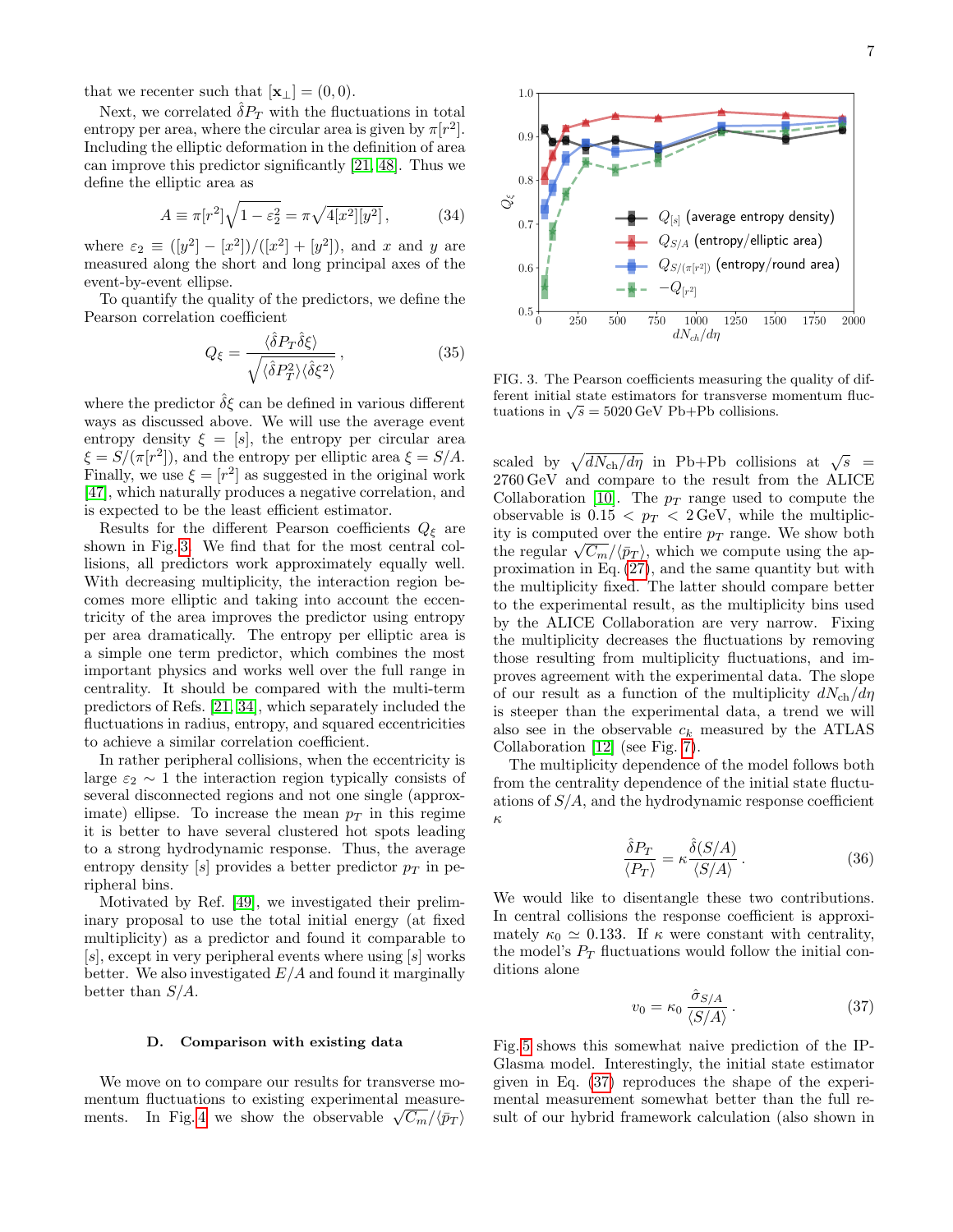

<span id="page-7-0"></span>FIG. 4. The observable  $\sqrt{C_m}/\langle \bar{p}_T \rangle$  scaled by  $\sqrt{dN_{\text{ch}}/d\eta}$  in **PIG.** 4. The observable  $\sqrt{C_m}/(p_T)$  scaled by  $\sqrt{a_1v_{ch}}/a\eta$  in<br>Pb+Pb collisions at  $\sqrt{s} = 2760 \text{ GeV}$  compared to experimental data from the ALICE Collaboration [\[10\]](#page-12-1). Results are computed with (circles) and without (squares) fixing the are computed with (circles) and without (squares) fixing the multiplicity. The simulation result for  $\sqrt{C_m}/\langle \bar{p}_T \rangle$  at fixed multiplicity (circles) should be compared to the data, and is approximately equal to  $v_0\sqrt{dN_{\rm ch}/d\eta}$ . See Eq. [\(31\)](#page-3-7) for the precise relationship between  $v_0$  and  $C_m$ .

Fig. [5\)](#page-7-1). This might indicate that details of the final state evolution, such as temperature dependent transport coefficients and the freezeout prescription, have not been modeled optimally.



<span id="page-7-1"></span>FIG. 5. The observable  $\sqrt{C_m}/\langle \bar{p}_T \rangle$  at fixed multiplicity scaled by  $\sqrt{dN_{\text{ch}}/d\eta}$  in Pb+Pb collisions at  $\sqrt{s} = 2760 \text{ GeV}$  (circles) compared to experimental data from the ALICE Collaboration [\[10\]](#page-12-1). Also shown are the initial state fluctuations  $\kappa_0 \hat{\sigma}(S/A)/\langle S/A \rangle$  (triangles) taken from the IP-Glasma initial conditions (See Eq. [\(37\)](#page-6-2)).

To verify whether that is indeed a possibility, we compute  $\sqrt{C_m}/\langle \bar{p}_T \rangle$  using a simulation with shear viscosity only. As shown in Fig. [6,](#page-7-2) in this case the multiplicity dependence of  $\sqrt{C_m}/\langle \bar{p}_T \rangle$  is indeed different from the full result including bulk viscosity, which shows that mean-



<span id="page-7-2"></span>FIG. 6. The observable  $\sqrt{C_m}/\langle \bar{p}_T \rangle$  at fixed multiplicity scaled by  $\sqrt{dN_{\text{ch}}/d\eta}$  in Pb+Pb collisions at  $\sqrt{s} = 2760 \text{ GeV}$  (circles) compared to experimental data from the ALICE Collaboration [\[10\]](#page-12-1), and the result from using no bulk viscosity in the calculation (squares).

 $p_T$  fluctuations should be considered when constraining transport coefficients in the future. The shear-only result overestimates the fluctuation data in peripheral collisions, and also yields a  $\langle \bar{p}_T \rangle$  that is too large [\[15\]](#page-12-6). Nevertheless, this exercise demonstrates the sensitivity of mean transverse momentum fluctuations to the choice of transport coefficients, and thus further highlights their importance.

Next, in Fig. [7](#page-8-1) we compare to the observable  $c_k$  as a function of multiplicity, which when measured in narrow multiplicity bins, should be well approximated by  $\hat{\sigma}_{\bar{p}_T}^2$ . To be able to compare to the ATLAS measurement [\[12\]](#page-12-3), we compute  $\hat{\sigma}_{\bar{p}_T}^2$  with  $\bar{p}_T$  and  $\bar{p}_T^2$  determined in the ranges  $0.5 < p_T < 2 \,\text{GeV}$  and  $1 < p_T < 2 \,\text{GeV}$ , with the multiplicity fixed in the interval  $0.5 < p_T < 5 \,\text{GeV}$ . In ATLAS,  $N_{ch}$  is determined over 5 units of rapidity, such that we use  $N_{ch} = 5 \int dp \mathcal{N}(p)$ . Note that we chose to determine  $c_k$  at fixed multiplicity for this comparison because the multiplicity bins used by ATLAS are significantly narrower than the ones we used.

Agreement with the ATLAS result is reasonable in the range  $200 < N_{\text{ch}} < 2000$ , with the experimentally measured  $c_k$  being underestimated at smaller  $N_{ch}$  and overestimated at larger values. This is the same behavior as we observed for  $\sqrt{C_m}/\sqrt{p_T}$  above. The p<sub>T</sub>-cut dependence is also qualitatively reproduced. We note that using different  $p_T$  ranges for this observable leads to changing  $\langle \bar{p}_T \rangle$ as well as changing  $p_T$  fluctuations. It would be much more straight forward to simply measure  $v_0(p_T)$  and the factorization of the  $C(p_T^a, p_T^b)$  to gain insight into the  $p_T$ dependence of fluctuations in the particle spectrum.

The IP-Glasma+Music+UrQMD hybrid framework switches abruptly from the off-equilibrium Yang-Mills system of the IP-Glasma model to viscous hydrodynamics. A more realistic transition between the two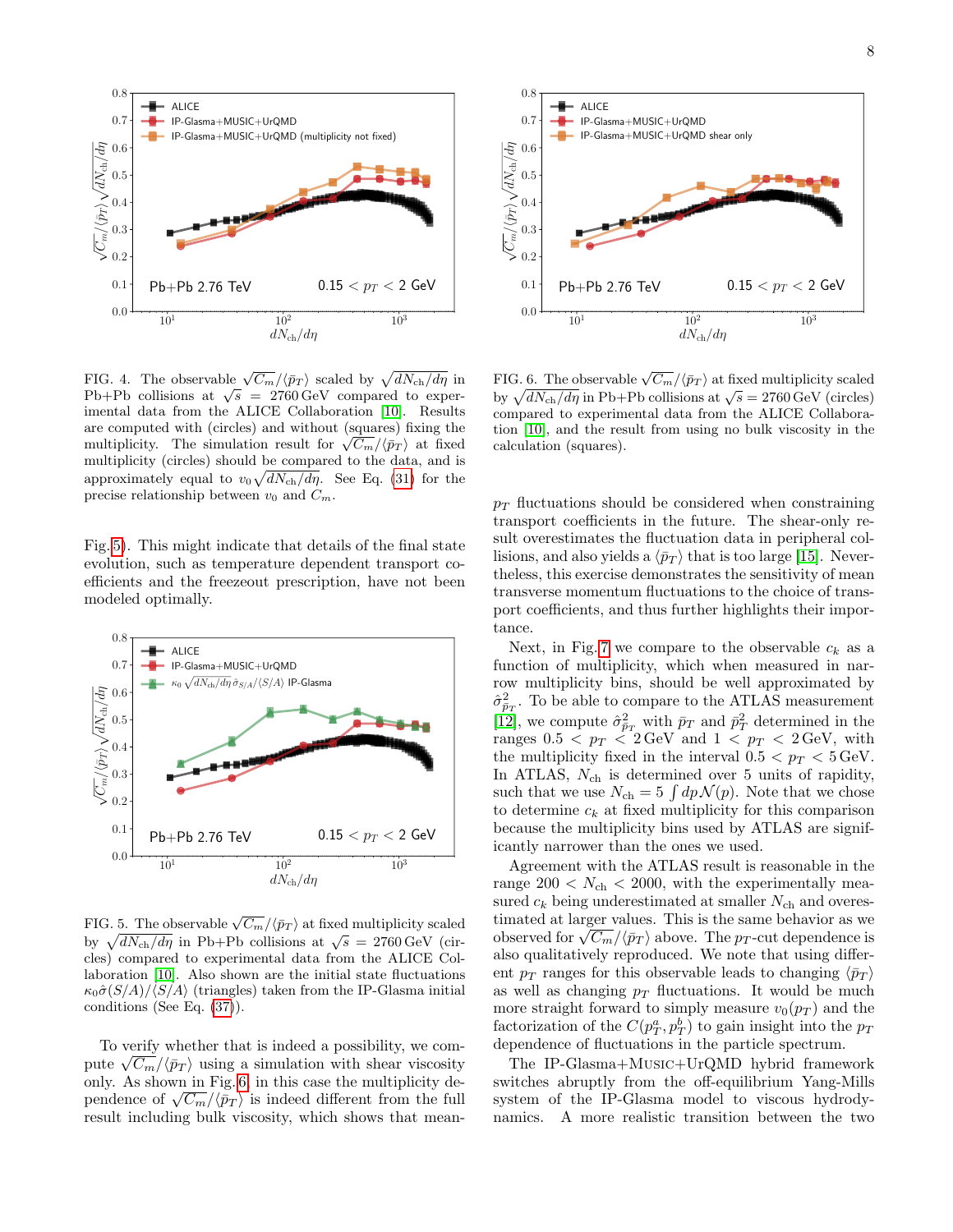

<span id="page-8-1"></span>FIG. 7. The observable  $c_k$ , computed here as  $c_k = \hat{\sigma}_{\bar{p}_T}^2$  compared to experimental data from the ATLAS Collaboration [\[12\]](#page-12-3). We show results for three different  $p_T$  ranges, two of which were also measured by ATLAS.

stages of the evolution can be obtained by including a pre-equilibrium stage provided by the KoM-PoST framework [\[32,](#page-12-21) [33\]](#page-12-22). This framework uses nonequilibrium Green's functions from QCD kinetic theory to propagate the IP-Glasma energy-momentum tensor to the hydrodynamic stage, smoothly extrapolating the late stages of the IP-Glasma setup to hydrodynamics where the Music code takes over. Including the preequilibrium stage, the complete model consists of IP-Glasma+KoMPoST+Music+UrQMD.

When including a KoMPoST stage, connecting IP-Glasma and Music over the interval<sup>[3](#page-8-2)</sup>,  $\tau = 0.1 - 0.8$  fm/c, we need to modify the used temperature dependent bulk viscosity over entropy density ratio  $(\zeta/s)(T)$ , to improve the agreement of  $\langle \bar{p}_T \rangle$  with experimental data. The preequilibrium dynamics in KoMPoST leads to more radial flow, hence the peak value of  $(\zeta/s)(T)$  was increased by 35% [\[50\]](#page-13-9).

We present the effect of including a KoMPoST stage in our hybrid model on the measure of mean transverse m our *hybrid* model on the *measure* of mean erain verses momentum fluctuations,  $\sqrt{C_m}/\langle \bar{p}_T \rangle$ , at fixed multiplicities, in Fig. [8.](#page-8-3) We find that mean transverse momentum fluctuations, while largely unchanged for the 6 largest multiplicity bins (0-50% centrality), increase at low multiplicities when using KoMPoST.



<span id="page-8-3"></span>FIG. 8. The observable  $\sqrt{C_m}/\langle \bar{p}_T \rangle$  at fixed multiplicity scaled by  $\sqrt{dN_{\text{ch}}/d\eta}$  in Pb+Pb collisions at  $\sqrt{s} = 2760 \text{ GeV}$  (circles) compared to experimental data from the ALICE Collaboration [\[10\]](#page-12-1), and the result obtained from the simulation including the KoMPoST pre-equilibrium stage (squares).

## <span id="page-8-0"></span>III. CORRELATIONS OF ANISOTROPIC FLOW AND MEAN TRANSVERSE MOMENTUM

In this section, we extend our studies to the correlation between the event-by-event deviation of the squared elliptic flow coefficient and the event-by-event deviation of the mean  $p<sub>T</sub>$ , both at fixed multiplicity, using the correlator

<span id="page-8-4"></span>
$$
\hat{\rho}(v_2^2, \bar{p}_T) = \frac{\langle \hat{\delta}v_2^2 \hat{\delta} \bar{p}_T \rangle}{\sqrt{\langle (\hat{\delta}v_2^2)^2 \rangle \langle (\hat{\delta} \bar{p}_T)^2 \rangle}}.
$$
(38)

The correlation between  $v_2$  and  $p_T$  was first studied with principal components in [\[21\]](#page-12-12), with the prediction that these correlations would drop dramatically in central collisions. The specific correlator in Eq. [\(38\)](#page-8-4) was developed in Ref. [\[14\]](#page-12-5) and simplifies the earlier proposal. Further, it was found that  $\hat{\rho}(v_2^2, \bar{p}_T)$  is sensitive to the compactness of the source in proton-nucleus collisions, and thus can be used to differentiate initial state models [\[14,](#page-12-5) [34\]](#page-12-23).

To study how well initial state properties determine the final observable, we construct a predictor for  $\hat{\rho}(v_2^2, \bar{p}_T)$ . We estimate the fluctuations of the transverse momentum at fixed multiplicity with  $\delta(S/A)$ , which showed the strongest correlation for most centralities, as shown in Fig. [3.](#page-6-1) We emphasize that since the total initial entropy is tightly correlated with multiplicity (which is held fixed),  $\hat{\delta}(S/A)$  is nearly equivalent to  $\hat{\delta}(1/A)$ , where  $A \equiv \pi[r^2]\sqrt{1-\varepsilon_2^2}$  is the elliptic area. We further use  $\hat{\delta}\varepsilon_2$ to estimate the elliptic flow fluctuations, and define the predictor

$$
\hat{\rho}_{\text{est}}(v_2^2, \bar{p}_T) = \frac{\langle \hat{\delta} \varepsilon_2^2 \hat{\delta}(S/A) \rangle}{\sqrt{\langle (\hat{\delta} \varepsilon_2^2)^2 \rangle \langle (\hat{\delta}(S/A))^2 \rangle}},\tag{39}
$$

<span id="page-8-2"></span><sup>&</sup>lt;sup>3</sup> In the notation of [\[33\]](#page-12-22)  $\tau_{\text{EKT}} = 0.1 \,\text{fm}$  and  $\tau_{\text{hydro}} = 0.8 \,\text{fm}$ . See Fig. 3 of that reference for an overview.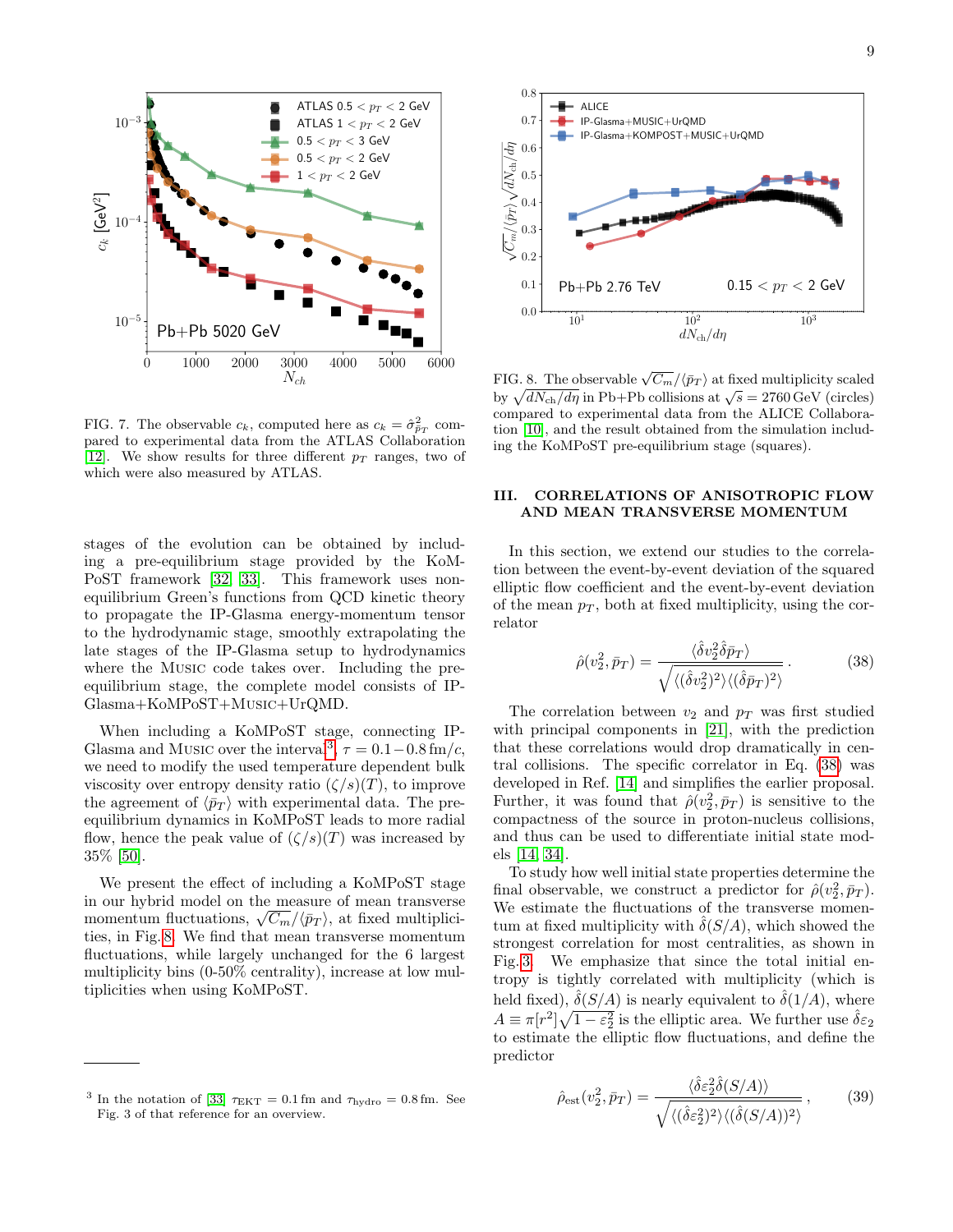which should track  $\hat{\rho}(v_2^2, \bar{p}_T)$ .

## A. Results from IP-Glasma+MUSIC+UrQMD

In Fig. [9](#page-9-0) we present results from the IP-Glasma+Music+UrQMD hybrid model calculation for  $\hat{\rho}(v_2^2, \bar{p}_T)$  in  $\sqrt{s} = 5020 \,\text{GeV}$  Pb+Pb collisions, along with the predictor  $\rho_{est}$  as a function of the ATLAS  $N_{ch}$ , and compare to ATLAS experimental data [\[12\]](#page-12-3).

The expected drop in central collisions is seen in the experimental data, but could not be resolved in the model with current statistics. However, the sign change of the correlator at low multiplicity is qualitatively reproduced. Because the estimator also reproduces this behavior, we conclude that the sign change is a geometrical effect reflecting the correlation between the inverse area  $1/A$  and  $\varepsilon_2$  at fixed multiplicity. Indeed, in mid-central collisions a smaller area at fixed multiplicity is achieved by fluctuating to larger impact parameters, increasing  $\varepsilon_2$ . The smaller area and correspondingly larger  $\varepsilon_2$  in this case yields a positive correlation between  $\bar{p}_T$  and  $v_2$ . By contrast, in quite peripheral collisions a smaller area at fixed multiplicity is achieved by clustering the participants in a single region. This region will be less elliptic through the clustering process. In the clustered case then, the smaller area and correspondingly smaller  $\varepsilon_2$  yield a negative correlation between  $\bar{p}_T$  and  $v_2$ .

Because the initial state predictor can approximate the full results very well, it is worth comparing to the predictor obtained from a Monte-Carlo (MC) Glauber model with high statistics. To that effect we generate 4 million minimum bias Pb+Pb events at 5020 GeV using an open-source code package  $\text{supERMC}^4$  $\text{supERMC}^4$ , which is a part of the iEBE-VISHNU framework [\[51\]](#page-13-10). This MC-Glauber model assumed that the system's entropy density is proportional to a mixture of wounded nucleon and binary collision profiles. Multiplicity fluctuations in the local entropy density of individual wounded nucleons and binary collisions were introduced according to a Gamma distribution, which was fitted to the normalized multiplicity distribution in p+p collisions assuming Koba-Nielsen-Olesen (KNO) scaling [\[52\]](#page-13-11). We use the lattice equation of state from the hotQCD Collaboration [\[6\]](#page-11-2) to convert the initial entropy density to energy density, and compute the elliptic area A and eccentricity  $\varepsilon_2$ . All the detailed parameters are listed in Ref. [\[51\]](#page-13-10). With high statistics, we find that the model estimator decreases in the most central collisions because the eccentricity decreases faster compared to changes in A. This estimator reproduces the shape of the  $\hat{\rho}$  correlation function very well, although it underestimates the absolute strength by  $\sim 20\%$ . The difference between the estimators from MC-Glauber and



<span id="page-9-0"></span>FIG. 9. The correlation measure between  $v_2^2$  and mean transverse momentum  $\hat{\rho}(v_2^2, \bar{p}_T)$  as a function of multiplicity compared to experimental data from the ATLAS Collaboration pared to experimental data from the ATLAS Conditional<br>[\[12\]](#page-12-3) in  $\sqrt{s} = 5020 \,\text{GeV}$  Pb+Pb collisions. We further show  $\hat{\rho}_{est}$  from the IP-Glasma (squares) and MC-Glauber (lines) initial state models, using the eccentricity and entropy per elliptic area as predictors for  $v_2$  and mean  $p_T$ , respectively.

IP-Glasma initial conditions reflects that this observable is sensitive to the details of the initial condition, such as the degree of sub-nucleon fluctuations.



<span id="page-9-2"></span>FIG. 10. The correlation measure between  $v_2^2$  and mean transverse momentum  $\hat{\rho}(v_2^2, \bar{p}_T)$  as a function of multiplicity compared to experimental data from the ATLAS Collaboration [\[12\]](#page-12-3).

We present results for  $\hat{\rho}(v_2^2, \bar{p}_T)$  in p+Pb collisions at  $\sqrt{s} = 5020 \,\text{GeV}$  in Fig. [10,](#page-9-2) and compare to experimental data from the ATLAS Collaboration [\[12\]](#page-12-3). In this small system, the correlation is negative for all multiplicities, as it is for the most peripheral Pb+Pb collisions. While our statistical errors are large, we consistently underestimate the experimental data. The reason for the disagreement could be non-flow contributions to the experimental data or shortcomings in our model, such as the details of the

<span id="page-9-1"></span><sup>4</sup> We use the current version of the superMC code in the github repository, <https://github.com/chunshen1987/superMC>.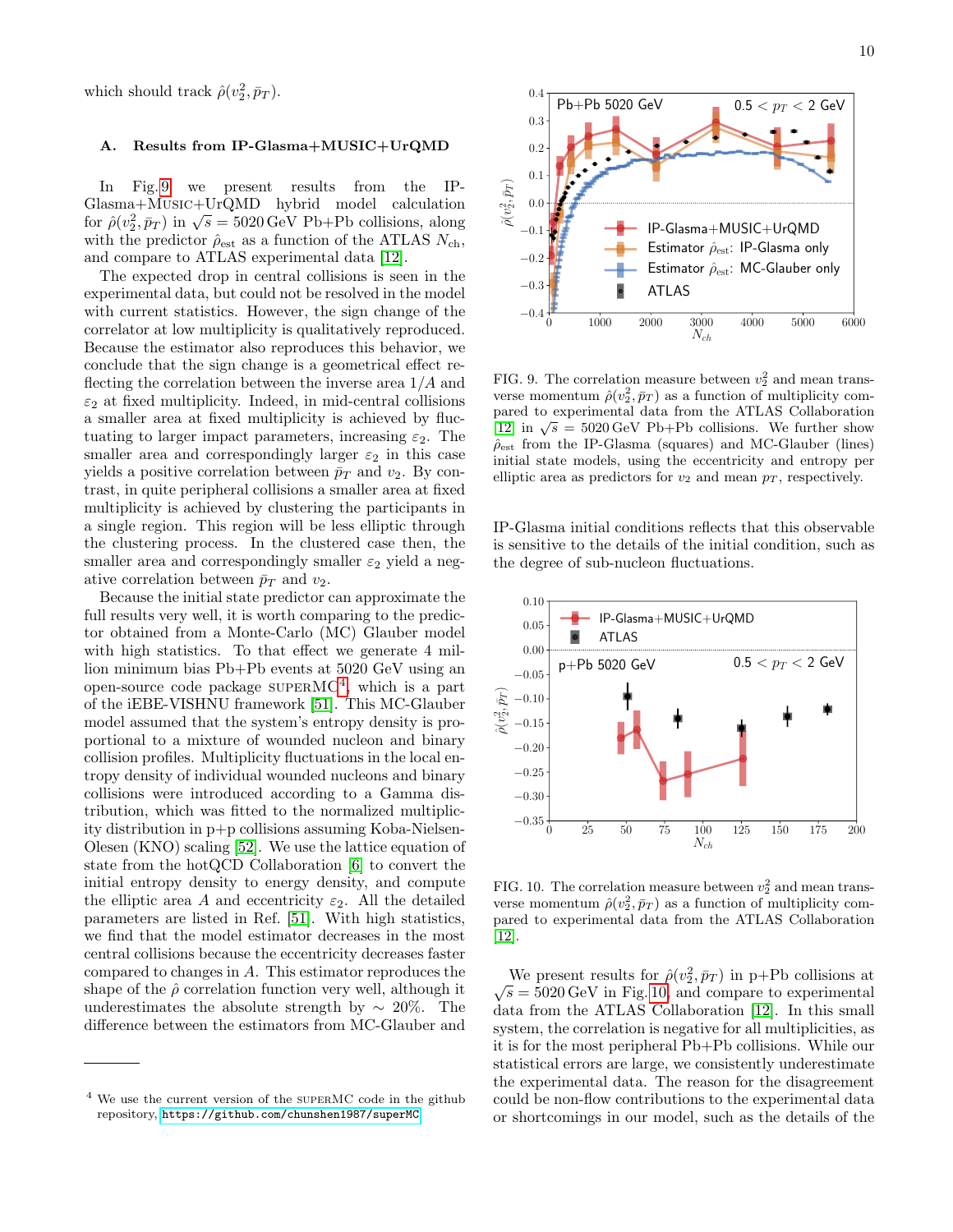

<span id="page-10-1"></span>FIG. 11. The correlation measure between  $v_2^2$  and mean transverse momentum  $\hat{\rho}(v_2^2, \bar{p}_T)$  as a function of multiplicity without (circles) and with (squares) a KoMPoST pre-equilibrium stage in the simulation. We compare to experimental data from the ATLAS Collaboration [\[12\]](#page-12-3) (black circles).

initial state. Indeed, the estimator  $\rho_{est}$  (not shown) is even lower than the result for  $\hat{\rho}$ , with  $\hat{\rho}_{est} \sim -0.5$  to  $-0.4$ . In Refs. [\[14,](#page-12-5) [34\]](#page-12-23) it was found that a smoother, more Glauber like, initial state leads to a less negative (or even positive)  $\hat{\rho}$  correlator.

# B. Effect of a pre-equilibrium stage: IP-Glasma+KoMPoST+MUSIC+UrQMD

As previously done for the mean transverse momentum fluctuation measure  $\sqrt{C_m}/\langle \bar{p}_T \rangle$ , here we study the effect of the pre-equilibrium KoMPoST stage on the  $v_2^2$ - $\bar{p}_T$  correlator  $\hat{\rho}(v_2^2, \bar{p}_T)$ . Fig. [11](#page-10-1) shows the comparison of the previously shown IP-Glasma+Music+UrQMD result to the one including a KoMPoST stage and experimental data from the ATLAS Collaboration. Because, again, differences between the simulation with and without KoMPoST are largest at small multiplicities, we use a logarithmic scale for  $N_{ch}$  on the x-axis.

For the elliptic flow - mean transverse momentum correlation  $\hat{\rho}(v_2^2, \bar{p}_T)$ , the KoMPoST stage leads to a reduction for the ATLAS  $N_{ch} \leq 400$ . It is expected that the effect of the pre-equilibrium stage is larger for smaller multiplicities, where the hydrodynamic evolution is shorter. Both simulations, with and without KoM-PoST, overestimate the experimental data in the range  $200 \lesssim N_{\text{ch}} \lesssim 2000.$ 

### <span id="page-10-0"></span>IV. CONCLUSIONS

Building on earlier work [\[18\]](#page-12-10), in Sect. [II](#page-1-1) we introduced an integrated measure of transverse momentum fluctuations at fixed multiplicity,  $v_0 \equiv \hat{\sigma}_{P_T}/\langle P_T \rangle$ , and the corresponding differential quantity  $v_0(p_T)$ . Both of these quantities can be measured using two-particle correlations, provided these correlations factorize. The observable  $v_0(p_T)$  is analogous to the anisotropic flow coefficients  $v_n(p_T)$  for  $n > 0$ , and its measurement can and should be performed using the standard techniques to eliminate non-flow.

Within a hybrid model consisting of the IP-Glasma initial state, Music hydrodynamics, and UrQMD hadronic cascade, we confirmed the factorization of the twoparticle correlation function into a product of  $v_0(p_T^a)$  and  $v_0(p_T^b)$  (Fig. [1\)](#page-4-2). We further compared the model calculation to the simple model of Ref. [\[19\]](#page-12-9), that assumes an exponential spectrum whose fluctuations are determined by fluctuations of the mean transverse momentum and the multiplicity.

We further made predictions for  $v_0(p_T)$  of charged hadrons and identified particles  $(\pi, K, p)$ , within the hybrid model in  $\sqrt{s} = 5020 \,\text{GeV}$  Pb+Pb collisions (Fig. [2\)](#page-5-0). The splitting between the hadron species is a telltale signature of radial flow fluctuations. The signal is rather strong, and it should be straight forward to perform the measurement. We further demonstrated that the centrality dependence of charged hadron  $v_0(p_T)$  is dominated by the scaling of fluctuations with  $(dN_{\rm ch}/d\eta)^{-1/2}$ .

The  $p_T$  integrated  $v_0$  is closely related to previously measured mean transverse momentum fluctuation observables, at least when measured in narrow bins of multiplicity. The partial correlation method allows for larger multiplicity bins with a corresponding increase in statistics. We discussed the relation of  $v_0$  to observables previously measured by the ALICE and ATLAS Collaborations in Sect. [II B](#page-3-10) and presented results for those observables obtained in our hybrid model in Sect. [II D.](#page-6-0) These measurements suffer from non-flow correlations and should be repeated before they can be fairly compared to hydrodynamic simulations.

The magnitude of  $v_0$  gives direct information on the fluctuations in the initial state. Indeed, we found that the entropy per area is an excellent  $v_0$  estimator, with a correlation coefficient of 90-95% over a large part of the centrality range (Fig. [3\)](#page-6-1).<sup>[5](#page-10-2)</sup> Thus measurements of  $v_0$ can tightly constrain the fluctuations in the system size at fixed initial entropy. Interestingly, the estimator gave a somewhat better description of the centrality dependence of the ALICE data on  $p_T$  fluctuations than the full hybrid model result (Fig. [4](#page-7-0) and Fig. [5\)](#page-7-1). This might indicate that final state parameters, such as the temperature dependent bulk viscosity, were not chosen correctly. In fact, we demonstrated that the mean transverse momentum fluctuations are sensitive to the choice of transport parameters (Fig. [6\)](#page-7-2). This lets us conclude that  $v_0$  should

<span id="page-10-2"></span><sup>5</sup> For very peripheral systems, the average event entropy density is a better estimator as the interaction area is likely composed of disconnected regions.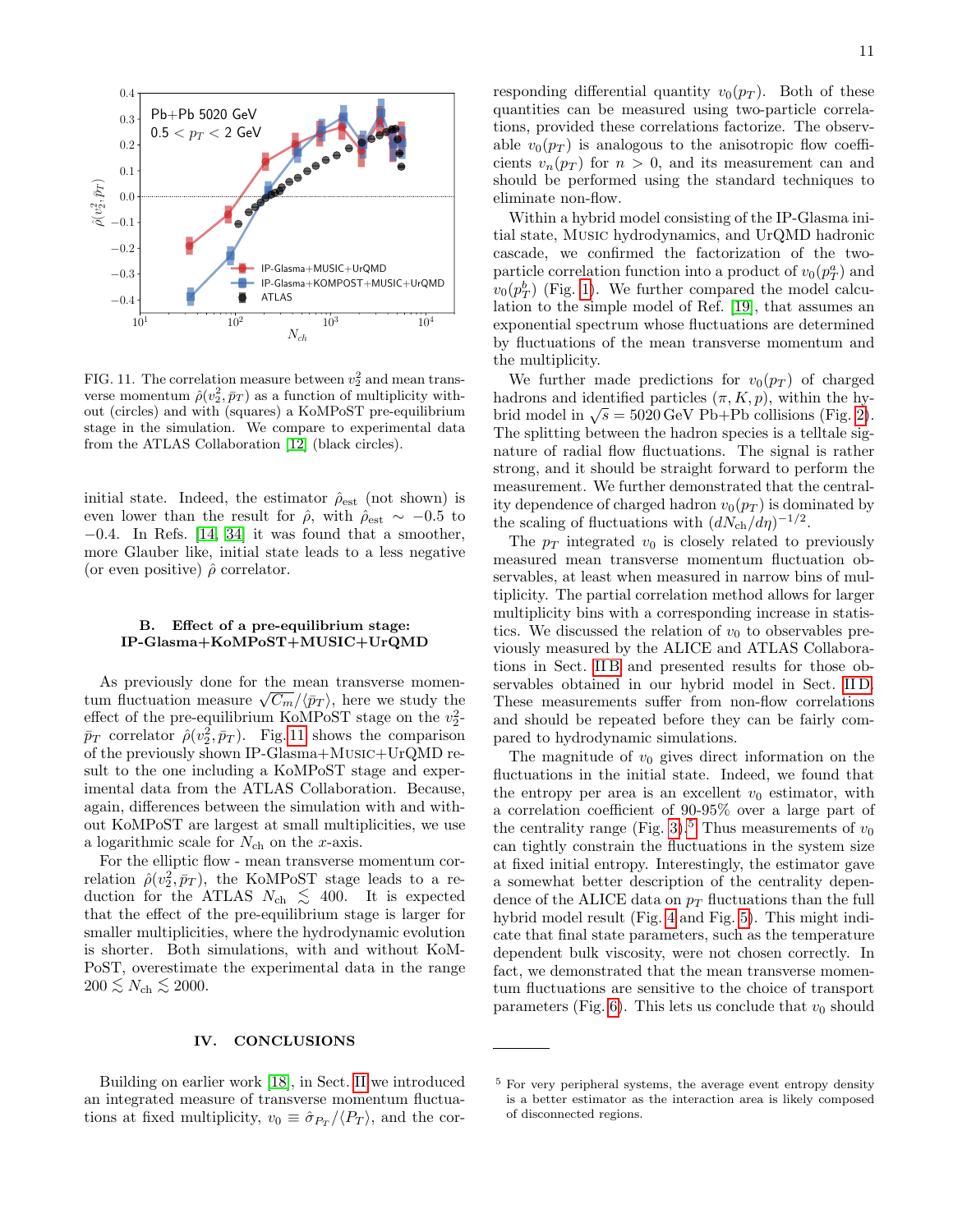be included in every effort to constrain the transport coefficients of QCD using heavy ion collision data.

We further studied the sensitivity of transverse momentum fluctuation measures on the pre-equilibrium stage of the collision by comparing to simulations that transition from the IP-Glasma Yang-Mills stage to hydrodynamics via an off-equilibrium evolution provided by the KoMPoST model (Fig. [8\)](#page-8-3). We found that differences from the usual hybrid model were significant for multiplicities  $dN_{\text{ch}}/d\eta \lesssim 200$ , demonstrating the power of such observables to access the early time dynamics for small (low multiplicity) systems.

In addition to the analysis of transverse momentum fluctuations, we studied the correlation of elliptic flow with the event-by-event mean transverse momentum within our hybrid model, and compared to experimental data from the ATLAS Collaboration (Fig. [9\)](#page-9-0). We reproduced the qualitative features of the data, including a sign change as a function of multiplicity, and used the entropy per area estimator to explain the simulation results with geometrical reasoning.

The quantitative agreement of our result with the experimental data is not perfect, especially at smaller multiplicities, which could be a result of non-flow in the experimental data, or shortcomings of the model such as the use of less than optimal parameters. Potential problems of non-flow are particularly important for small systems. In p+Pb collisions, our model overpredicts the strength of the elliptic flow - mean transverse momentum correlation for most multiplicity bins (Fig. [10\)](#page-9-2). We therefore urge the experiments to reduce the non-flow contributions by employing similar methods for the mean transverse momentum measure as for anisotropic flow coefficients.

To understand the influence of the thermalization stage on the  $v_2^2$ - $\bar{p}_T$  correlations, we again compared the simulation results to the experimental data, with and without the KoMPoST thermalization module (Fig. [11\)](#page-10-1). Again we find that the thermalization stage has a significant effect on this observable at small multiplicities,  $dN_{\rm ch}/d\eta \lesssim$  200.

In the future, measurements of  $v_0(p_T)$  can be used to diagnose the quark gluon plasma in different regimes. For instance, since  $v_0$  is tightly correlated with the entropy density at fixed system size,  $v_0(p_T)$  could be measured for jets and others penetrating probes, providing new constraints on the temperature dependence of energy loss. Similarly, measurements of  $v_0(p_T)$  could clarify the "noman's land", a region of momentum from  $2 \dots 6 \text{ GeV}$ , which reflects the transition between hydrodynamics to jet-quenching. An upward fluctuation in the entropy (at fixed system size) leads to more hydrodynamic particles at a given  $p<sub>T</sub>$ , and simultaneously suppresses the jet contribution through additional energy-loss. Thus, there could be a sign change in  $v_0(p_T)$  depending on the details of the jet energy loss model. Finally,  $v_0(p_T)$  can provide important constraints on the initial state fluctuations of the entropy per area in  $p + A$  and  $p + p$  collisions, and thus help to clarify the thermalization dynamics [\[53\]](#page-13-12). We hope that the current manuscript can motivate and guide both theorists and experimentalists in these next steps.

### ACKNOWLEDGMENTS

We thank Piotr Bozek, Giuliano Giacalone, and Aleksas Mazeliauskas for useful discussions. BPS is supported under DOE Contract No. DE-SC0012704. CS is supported under DOE Contract No. DE-SC0013460. DT is supported under DOE Contract No. DE-FG-02-08ER41450. This work is in part supported by the U.S. Department of Energy, Office of Science, Office of Nuclear Physics, within the framework of the Beam Energy Scan Theory (BEST) Topical Collaboration. This research used resources of the National Energy Research Scientific Computing Center, which is supported by the Office of Science of the U.S. Department of Energy under Contract No. DE-AC02-05CH11231 and resources of the high performance computing services at Wayne State University.

- <span id="page-11-0"></span>[1] Derek A. Teaney, "Viscous Hydrodynamics and the Quark Gluon Plasma," in [Quark-gluon plasma 4](http://dx.doi.org/ 10.1142/9789814293297_0004) , edited by Rudolph C. Hwa and Xin-Nian Wang (2010) pp. 207– 266, [arXiv:0905.2433 \[nucl-th\].](http://arxiv.org/abs/0905.2433)
- [2] Charles Gale, Sangyong Jeon, and Bjoern Schenke, "Hydrodynamic Modeling of Heavy-Ion Collisions," Int. J. of Mod. Phys. A, Vol. 28, 1340011 (2013), [arXiv:1301.5893](http://arxiv.org/abs/1301.5893) [\[nucl-th\].](http://arxiv.org/abs/1301.5893)
- <span id="page-11-4"></span>[3] Matthew Luzum and Hannah Petersen, "Initial State Fluctuations and Final State Correlations in Relativistic Heavy-Ion Collisions," J. Phys. G41[, 063102 \(2014\),](http://dx.doi.org/10.1088/0954-3899/41/6/063102) [arXiv:1312.5503 \[nucl-th\].](http://arxiv.org/abs/1312.5503)
- <span id="page-11-5"></span>[4] Ulrich Heinz and Raimond Snellings, "Collective flow and viscosity in relativistic heavy-ion collisions," [Ann.](http://dx.doi.org/ 10.1146/annurev-nucl-102212-170540) [Rev. Nucl. Part. Sci.](http://dx.doi.org/ 10.1146/annurev-nucl-102212-170540) 63, 123–151 (2013), [arXiv:1301.2826](http://arxiv.org/abs/1301.2826) [\[nucl-th\].](http://arxiv.org/abs/1301.2826)
- <span id="page-11-1"></span>[5] Sangyong Jeon and Ulrich Heinz, "Introduction to Hydrodynamics," [Int. J. Mod. Phys.](http://dx.doi.org/ 10.1142/S0218301315300106) E24, 1530010 (2015), [arXiv:1503.03931 \[hep-ph\].](http://arxiv.org/abs/1503.03931)
- <span id="page-11-2"></span>[6] A. Bazavov et al. (HotQCD), "Equation of state in  $(2+1)$ -flavor QCD," Phys. Rev. **D90**[, 094503 \(2014\),](http://dx.doi.org/10.1103/PhysRevD.90.094503) [arXiv:1407.6387 \[hep-lat\].](http://arxiv.org/abs/1407.6387)
- [7] J. Scott Moreland, Jonah E. Bernhard, and Steffen A. Bass, "Estimating initial state and quark-gluon plasma medium properties using a hybrid model with nucleon substructure calibrated to p-Pb and Pb-Pb collisions at  $\sqrt{s_{NN}}$  = 5.02 TeV," Phys. Rev. C101[, 024911 \(2020\),](http://dx.doi.org/ 10.1103/PhysRevC.101.024911) [arXiv:1808.02106 \[nucl-th\].](http://arxiv.org/abs/1808.02106)
- <span id="page-11-3"></span>[8] Fernando G. Gardim, Giuliano Giacalone, and Jean-Yves Ollitrault, "Measuring the speed of sound of the quark-gluon plasma in ultracentral nucleus-nucleus collisions," (2019), [arXiv:1909.11609 \[nucl-th\].](http://arxiv.org/abs/1909.11609)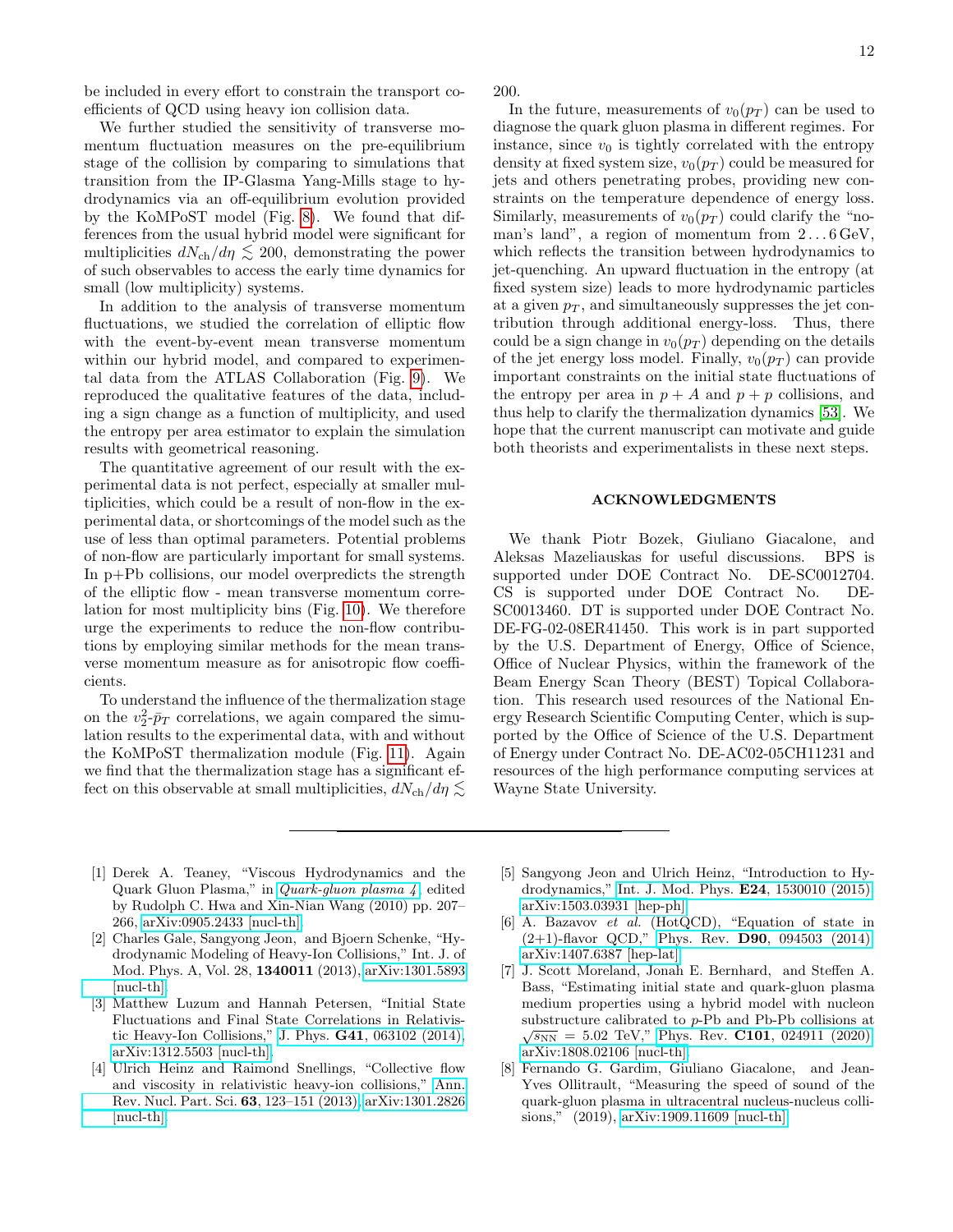- <span id="page-12-0"></span>[9] J. Adams et al. (STAR Collaboration), "Incident energy dependence of  $p_t$  correlations at relativistic energies," Phys. Rev. C 72[, 044902 \(2005\).](http://dx.doi.org/ 10.1103/PhysRevC.72.044902)
- <span id="page-12-1"></span>[10] Betty Bezverkhny Abelev et al. (ALICE), "Event-byevent mean  $p_T$  fluctuations in pp and Pb-Pb collisions at the LHC," [Eur. Phys. J.](http://dx.doi.org/10.1140/epjc/s10052-014-3077-y) C74, 3077 (2014), [arXiv:1407.5530 \[nucl-ex\].](http://arxiv.org/abs/1407.5530)
- <span id="page-12-2"></span>[11] A. M. Sirunyan et al. (CMS), "Principal-component analysis of two-particle azimuthal correlations in PbPb and  $pPb$  collisions at CMS," Phys. Rev.  $C96$ [, 064902 \(2017\),](http://dx.doi.org/10.1103/PhysRevC.96.064902) [arXiv:1708.07113 \[nucl-ex\].](http://arxiv.org/abs/1708.07113)
- <span id="page-12-3"></span>[12] Georges Aad *et al.* (ATLAS), "Measurement of flow harmonics correlations with mean transverse momentum in momes correlations with mean transverse momentum in<br>lead-lead and proton-lead collisions at  $\sqrt{s_{NN}} = 5.02$ TeV with the ATLAS detector," [Eur. Phys. J.](http://dx.doi.org/10.1140/epjc/s10052-019-7489-6) C79, 985 [\(2019\),](http://dx.doi.org/10.1140/epjc/s10052-019-7489-6) [arXiv:1907.05176 \[nucl-ex\].](http://arxiv.org/abs/1907.05176)
- <span id="page-12-4"></span>[13] Piotr Bozek and Wojciech Broniowski, "Transversemomentum fluctuations in relativistic heavy-ion collisions from event-by-event viscous hydrodynamics," [Phys.](http://dx.doi.org/ 10.1103/PhysRevC.85.044910) Rev. C85[, 044910 \(2012\),](http://dx.doi.org/ 10.1103/PhysRevC.85.044910) [arXiv:1203.1810 \[nucl-th\].](http://arxiv.org/abs/1203.1810)
- <span id="page-12-5"></span>[14] Piotr Bozek, "Transverse-momentum–flow correlations in relativistic heavy-ion collisions," [Phys. Rev.](http://dx.doi.org/10.1103/PhysRevC.93.044908) C93, 044908 [\(2016\),](http://dx.doi.org/10.1103/PhysRevC.93.044908) [arXiv:1601.04513 \[nucl-th\].](http://arxiv.org/abs/1601.04513)
- <span id="page-12-6"></span>[15] S. Ryu, J. F. Paquet, C. Shen, G. S. Denicol, B. Schenke, S. Jeon, and C. Gale, "Importance of the Bulk Viscosity of QCD in Ultrarelativistic Heavy-Ion Collisions," [Phys.](http://dx.doi.org/10.1103/PhysRevLett.115.132301) Rev. Lett. 115[, 132301 \(2015\),](http://dx.doi.org/10.1103/PhysRevLett.115.132301) [arXiv:1502.01675 \[nucl](http://arxiv.org/abs/1502.01675)[th\].](http://arxiv.org/abs/1502.01675)
- <span id="page-12-7"></span>[16] Fernando G. Gardim, Giuliano Giacalone, Matthew Luzum, and Jean-Yves Ollitrault, "Revealing QCD thermodynamics in ultrarelativistic nuclear collisions," (2019), [arXiv:1908.09728 \[nucl-th\].](http://arxiv.org/abs/1908.09728)
- <span id="page-12-8"></span>[17] Rajeev S. Bhalerao, Jean-Yves Ollitrault, Subrata Pal, and Derek Teaney, "Principal component analysis of event-by-event fluctuations," [Phys. Rev. Lett.](http://dx.doi.org/10.1103/PhysRevLett.114.152301) 114, [152301 \(2015\),](http://dx.doi.org/10.1103/PhysRevLett.114.152301) [arXiv:1410.7739 \[nucl-th\].](http://arxiv.org/abs/1410.7739)
- <span id="page-12-10"></span>[18] Adam Olszewski and Wojciech Broniowski, "Partial correlation analysis method in ultra-relativistic heavy-ion collisions," Phys. Rev. **C96**[, 054903 \(2017\),](http://dx.doi.org/10.1103/PhysRevC.96.054903) [arXiv:1706.02862 \[nucl-th\].](http://arxiv.org/abs/1706.02862)
- <span id="page-12-9"></span>[19] Fernando G. Gardim, Frédérique Grassi, Pedro Ishida, Matthew Luzum, and Jean-Yves Ollitrault, " $p_T$ dependent particle number fluctuations from principalcomponent analyses in hydrodynamic simulations of heavy-ion collisions," Phys. Rev. **C100**[, 054905 \(2019\),](http://dx.doi.org/10.1103/PhysRevC.100.054905) [arXiv:1906.03045 \[nucl-th\].](http://arxiv.org/abs/1906.03045)
- <span id="page-12-11"></span>[20] see for example, B. I. Abelev et al. (STAR Collaboration), "Growth of long range forward-backward multiplicity correlations with centrality in  $Au + Au$  collisions phetty correlations with centrality in  $Au + Au$  consions at  $\sqrt{s_{NN}} = 200$  GeV," [Phys. Rev. Lett.](http://dx.doi.org/10.1103/PhysRevLett.103.172301) **103**, 172301 [\(2009\).](http://dx.doi.org/10.1103/PhysRevLett.103.172301)
- <span id="page-12-12"></span>[21] Aleksas Mazeliauskas and Derek Teaney, "Fluctuations of harmonic and radial flow in heavy ion collisions with principal components," Phys. Rev. C93[, 024913 \(2016\),](http://dx.doi.org/10.1103/PhysRevC.93.024913) [arXiv:1509.07492 \[nucl-th\].](http://arxiv.org/abs/1509.07492)
- <span id="page-12-13"></span>[22] Mauricio Hippert, David Dobrigkeit Chinellato, Matthew Luzum, Jorge Noronha, Tiago Nunes da Silva, and Jun Takahashi, "Measuring Momentum-Dependent Flow Fluctuations in Heavy-Ion Collisions," [Phys. Rev.](http://dx.doi.org/10.1103/PhysRevC.101.034903) C101, [034903 \(2020\),](http://dx.doi.org/10.1103/PhysRevC.101.034903) [arXiv:1906.08915 \[nucl-th\].](http://arxiv.org/abs/1906.08915)
- <span id="page-12-14"></span>[23] Ziming Liu, Arabinda Behera, Huichao Song, and Jiangyong Jia, "Robustness of principal component analysis on harmonic flow in heavy ion collisions," (2020), [arXiv:2002.06061 \[nucl-ex\].](http://arxiv.org/abs/2002.06061)
- <span id="page-12-15"></span>[24] Bjoern Schenke, Sangyong Jeon, and Charles Gale, "(3+1)D hydrodynamic simulation of relativistic heavyion collisions," Phys. Rev. C82[, 014903 \(2010\),](http://dx.doi.org/10.1103/PhysRevC.82.014903) [arXiv:1004.1408 \[hep-ph\].](http://arxiv.org/abs/1004.1408)
- [25] Bjorn Schenke, Sangyong Jeon, and Charles Gale, "Elliptic and triangular flow in event-by-event (3+1)D viscous hydrodynamics," [Phys. Rev. Lett.](http://dx.doi.org/10.1103/PhysRevLett.106.042301) 106, 042301 (2011), [arXiv:1009.3244 \[hep-ph\].](http://arxiv.org/abs/1009.3244)
- <span id="page-12-27"></span>[26] Bjorn Schenke, Sangyong Jeon, and Charles Gale, "Higher flow harmonics from  $(3+1)D$  event-by-event viscous hydrodynamics," Phys. Rev. C85[, 024901 \(2012\),](http://dx.doi.org/10.1103/PhysRevC.85.024901) [arXiv:1109.6289 \[hep-ph\].](http://arxiv.org/abs/1109.6289)
- <span id="page-12-16"></span>[27] Jean-François Paquet, Chun Shen, Gabriel S. Denicol, Matthew Luzum, Björn Schenke, Sangyong Jeon, and Charles Gale, "Production of photons in relativistic heavy-ion collisions," Phys. Rev. C93[, 044906 \(2016\),](http://dx.doi.org/10.1103/PhysRevC.93.044906) [arXiv:1509.06738 \[hep-ph\].](http://arxiv.org/abs/1509.06738)
- <span id="page-12-17"></span>[28] S. A. Bass et al., "Microscopic models for ultrarelativistic heavy ion collisions," [Prog. Part. Nucl. Phys.](http://dx.doi.org/10.1016/S0146-6410(98)00058-1) 41, [255–369 \(1998\),](http://dx.doi.org/10.1016/S0146-6410(98)00058-1) [Prog. Part. Nucl. Phys.41,225(1998)], [arXiv:nucl-th/9803035 \[nucl-th\].](http://arxiv.org/abs/nucl-th/9803035)
- <span id="page-12-18"></span>[29] M. Bleicher et al., "Relativistic hadron hadron collisions in the ultrarelativistic quantum molecular dynamics model," J. Phys. G25[, 1859–1896 \(1999\),](http://dx.doi.org/10.1088/0954-3899/25/9/308) [arXiv:hep](http://arxiv.org/abs/hep-ph/9909407)[ph/9909407 \[hep-ph\].](http://arxiv.org/abs/hep-ph/9909407)
- <span id="page-12-19"></span>[30] Bjoern Schenke, Prithwish Tribedy, and Raju Venugopalan, "Fluctuating Glasma initial conditions and flow in heavy ion collisions," [Phys. Rev. Lett.](http://dx.doi.org/10.1103/PhysRevLett.108.252301) 108, 252301 [\(2012\),](http://dx.doi.org/10.1103/PhysRevLett.108.252301) [arXiv:1202.6646 \[nucl-th\].](http://arxiv.org/abs/1202.6646)
- <span id="page-12-20"></span>[31] Bjoern Schenke, Prithwish Tribedy, and Raju Venugopalan, "Event-by-event gluon multiplicity, energy density, and eccentricities in ultrarelativistic heavy-ion collisions," Phys. Rev. C86[, 034908 \(2012\),](http://dx.doi.org/ 10.1103/PhysRevC.86.034908) [arXiv:1206.6805](http://arxiv.org/abs/1206.6805) [\[hep-ph\].](http://arxiv.org/abs/1206.6805)
- <span id="page-12-21"></span>[32] Aleksi Kurkela, Aleksas Mazeliauskas, Jean-François Paquet, Sören Schlichting, and Derek Teaney, "Effective kinetic description of event-by-event pre-equilibrium dynamics in high-energy heavy-ion collisions," [Phys. Rev.](http://dx.doi.org/ 10.1103/PhysRevC.99.034910) C99[, 034910 \(2019\),](http://dx.doi.org/ 10.1103/PhysRevC.99.034910) [arXiv:1805.00961 \[hep-ph\].](http://arxiv.org/abs/1805.00961)
- <span id="page-12-22"></span>[33] Aleksi Kurkela, Aleksas Mazeliauskas, Jean-François Paquet, Sören Schlichting, and Derek Teaney, "Matching the Nonequilibrium Initial Stage of Heavy Ion Collisions to Hydrodynamics with QCD Kinetic Theory," [Phys.](http://dx.doi.org/ 10.1103/PhysRevLett.122.122302) Rev. Lett. 122[, 122302 \(2019\),](http://dx.doi.org/ 10.1103/PhysRevLett.122.122302) [arXiv:1805.01604 \[hep](http://arxiv.org/abs/1805.01604)[ph\].](http://arxiv.org/abs/1805.01604)
- <span id="page-12-23"></span>[34] Piotr Bozek and Hadi Mehrabpour, "Correlation coefficient between harmonic and transverse flow in heavy-ion collisions," (2020), [arXiv:2002.08832 \[nucl-th\].](http://arxiv.org/abs/2002.08832)
- <span id="page-12-24"></span>[35] The ATLAS collaboration (ATLAS), "Measurement of two-particle pseudorapidity correlations in lead-lead coltwo-particle pseudoraphility correlations in lead-lead collisions at  $\sqrt{s_{NN}}$  = 2.76 TeV with the ATLAS detector," ATLAS-CONF-2015-020 (2015).
- <span id="page-12-25"></span>[36] Jean-Yves Ollitrault, "Anisotropy as a signature of transverse collective flow," Phys. Rev. D46, 229–245 (1992).
- [37] S. Voloshin and Y. Zhang, "Flow study in relativistic nuclear collisions by Fourier expansion of Azimuthal particle distributions," Z. Phys. C70[, 665–672 \(1996\),](http://dx.doi.org/10.1007/s002880050141) [arXiv:hep-ph/9407282 \[hep-ph\].](http://arxiv.org/abs/hep-ph/9407282)
- <span id="page-12-26"></span>[38] J. Barrette et al. (E877), "Observation of anisotropic event shapes and transverse flow in  $Au + Au$  collisions at AGS energy," Phys. Rev. Lett. 73[, 2532–2535 \(1994\),](http://dx.doi.org/ 10.1103/PhysRevLett.73.2532) [arXiv:hep-ex/9405003 \[hep-ex\].](http://arxiv.org/abs/hep-ex/9405003)
- <span id="page-12-28"></span>[39] Larry D. McLerran and Raju Venugopalan, "Computing quark and gluon distribution functions for very large